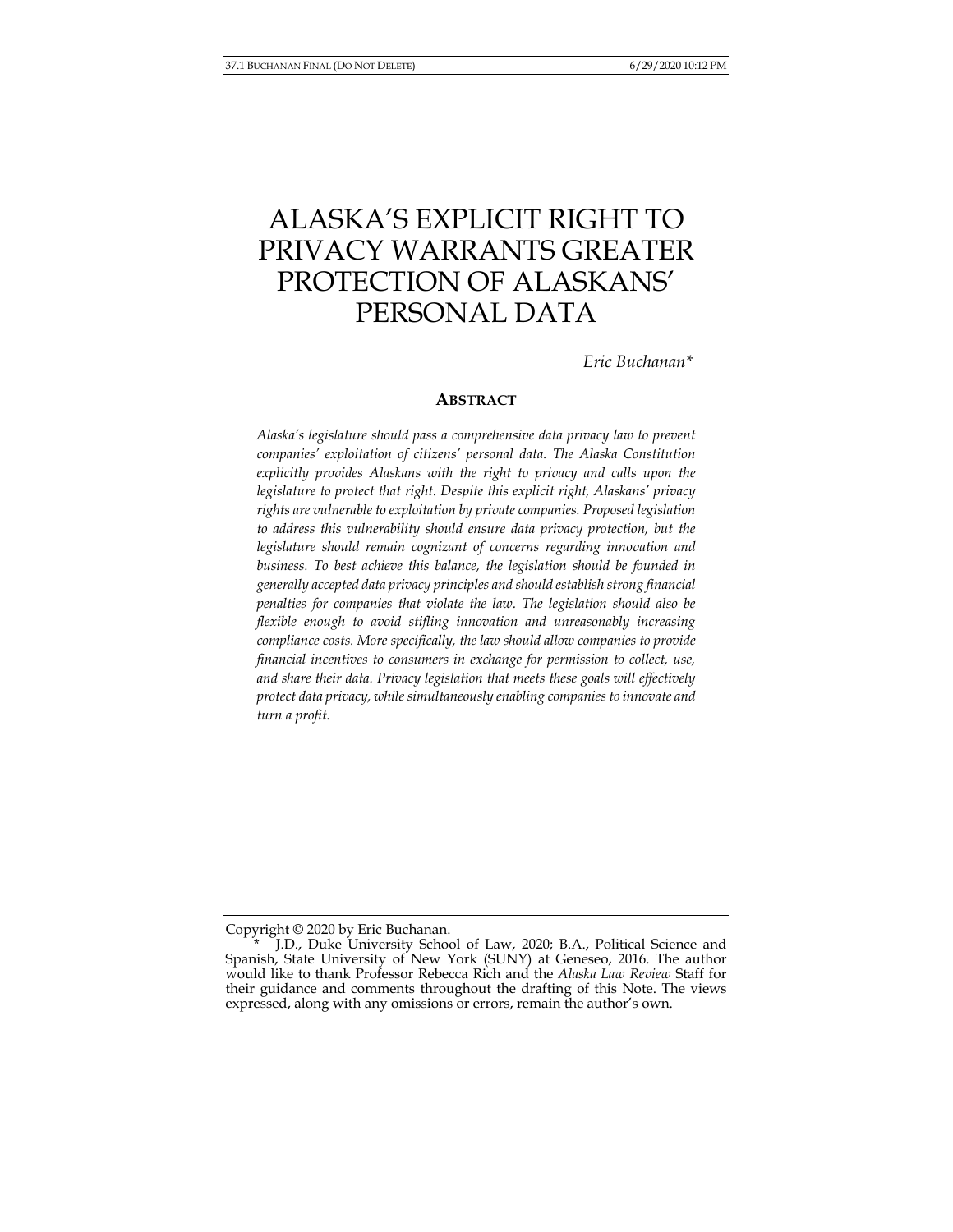*"[S]ome of the most prominent and successful companies have built their businesses by lulling their customers into complacency about their personal information. They're gobbling up everything they can learn about you and trying to monetize it. We think that's wrong."* – Tim Cook, Apple CEO1

#### **I. INTRODUCTION**

Personal data has become a lucrative commodity, generating billions of dollars for the private companies that collect it.2 Data's value is derived from its versatility—it can be used to improve the customer experience, refine marketing strategy, generate cash flow, drive business decisions, promote product development, and even secure additional data.3 Datadriven innovation has revolutionized the way individuals interact with the world, offering services that make everyday life more convenient. However, "with prodigious potential, comes prodigious risk."4

Today, private companies collect information regarding shopping habits, religious affiliations, sexual preferences, and personal relationships, as well as locational and sensitive health data.<sup>5</sup> All this data, with few sector-specific exceptions, $6$  can be used however the company wishes.7 The lack of regulation is concerning: the sensitive nature of this

 <sup>1.</sup> LEANDER KAHNEY, TIM COOK: THE GENIUS WHO TOOK APPLE TO THE NEXT LEVEL 167 (2019).

 <sup>2.</sup> MICHAEL CHERTOFF, EXPLODING DATA: RECLAIMING OUR CYBER SECURITY IN THE DIGITAL AGE 77 (2018). To further understand the value of data, consider another quote by Apple CEO Tim Cook: "Every day, billions of dollars change hands and countless decisions are made on the basis of our likes and dislikes, our friends and families, our relationships and conversations, our wishes and fears, our hopes and dreams. These scraps of data, each one harmless enough on its own, are carefully assembled, synthesized, traded and sold." *Tim Cook: Personal Data Collection is Being 'Weaponized Against Us with Military Efficiency*,*'* CNBC (Oct. 24, 2018), https://www.cnbc.com/2018/10/24/apples-tim-cook-warns-siliconvalley-it-would-be-destructive-to-block-strong-privacy-laws.html.

 <sup>3.</sup> *See generally* Adam C. Uzialko, *How Businesses are Collecting Data (And What They're Doing With It)*, BUS. NEWS DAILY (Aug. 3, 2018), https:// www.businessnewsdaily.com/10625-businesses-collecting-data.html.

 <sup>4.</sup> Zynep Tufekci, *We're Building a Dystopia Just to Make People Click on Ads*, TEDTALK (1:51) (Oct. 27, 2017), https://www.ted.com/talks/zeynep\_ tufekci\_we\_re\_building\_a\_dystopia\_just\_to\_make\_people\_click\_on\_ads.

 <sup>5.</sup> CHERTOFF, *supra* note 2, at 73.

 <sup>6.</sup> Entities that must comply with at least some privacy-specific regulations are healthcare, banking, and credit reporting companies, and companies that knowingly collect children's data. *See infra* Section III.C.

 <sup>7.</sup> *See* Scott R. Peppet, *Regulating the Internet of Things: First Steps Toward Managing Discrimination, Privacy, Security, and Consent*, 3 TEX. L.REV. 85, 146 (2014) (explaining how the FTC can pursue privacy violations when the company has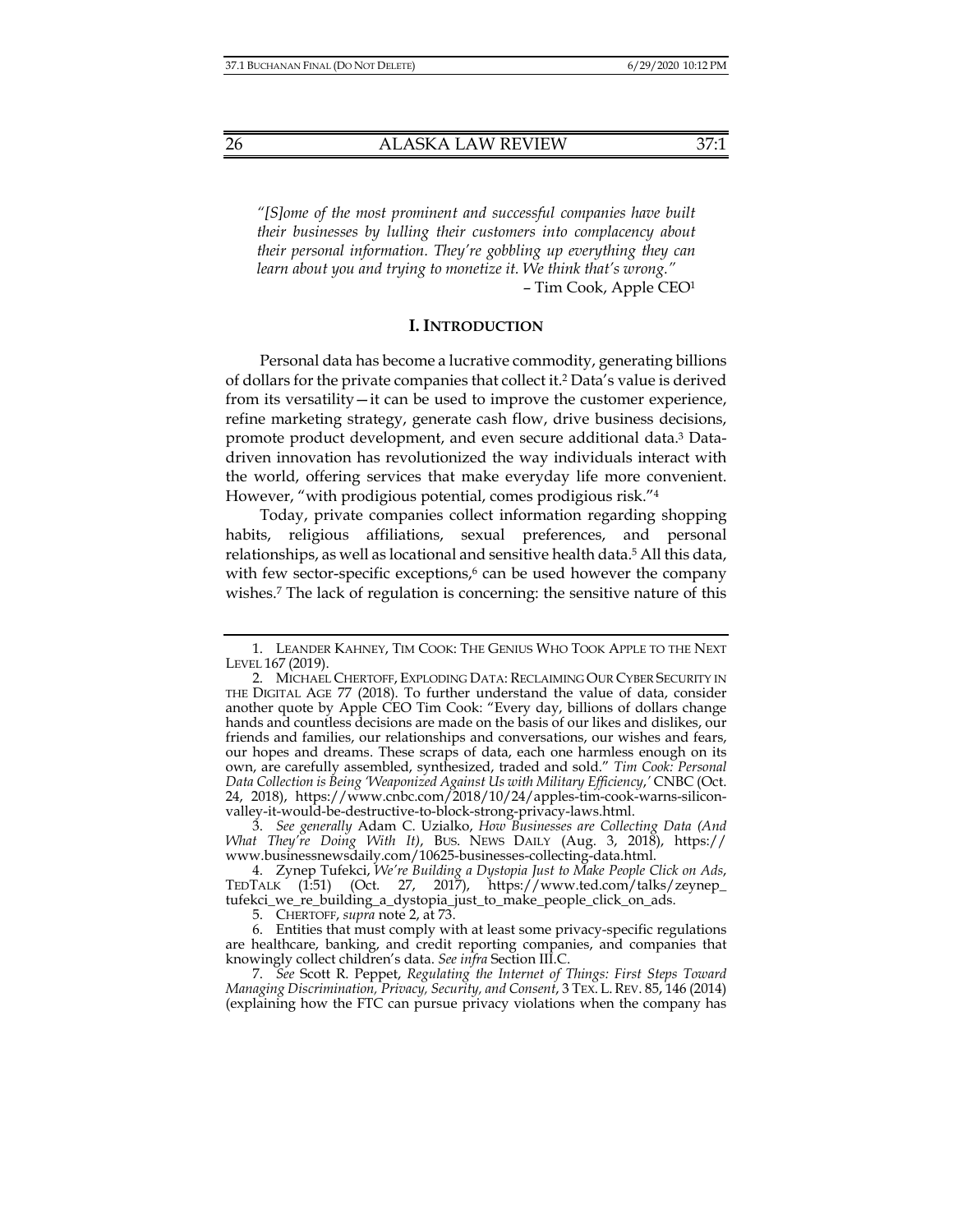data can result in the denial of medical insurance, unfavorable employment decisions, discriminatory ad targeting, and other forms of discrimination.8 Furthermore, a company that collects data during its regular course of business can sell it to whichever commercial, ideological, or political actor is willing to pay.9 Malicious actors can also gather detailed intelligence on specific individuals and use that data to undermine the integrity of elections, radicalize and recruit vulnerable populations, and disseminate false information.10

A comprehensive privacy regime could safeguard citizens against malicious uses of data by providing people with greater control over their personal information and by encouraging companies to implement internal consumer data protections. However, the United States' current federal privacy regime fails to adequately protect consumer data,11 and it seems unlikely that Congress will pass comprehensive federal privacy legislation any time in the near future.12 Therefore, legislation protecting Alaska citizens from potential exploitation should come from Alaska's government.

The potential exploitation of Alaska resources is not a novel problem. The trend of data exploitation, although not unique to Alaska, is strikingly similar to the exploitation of natural resources that Alaska has previously confronted. Alaska's abundance of natural resources has resulted in both economic booms and busts throughout its history.13 Outsiders have flocked to Alaska, seeking to profit from these valuable resources only to leave once they have made their fortunes.14 These economic booms contributed to Alaska's growth. However, the economic

deceptive or misleading privacy policies).

 <sup>8.</sup> *See infra* Section III.A.

 <sup>9.</sup> *See* CHERTOFF, *supra* note 2, at 42 (describing the utility of data).

 <sup>10.</sup> DONALD J. TRUMP, NATIONAL SECURITY STRATEGY OF THE UNITED STATES 31– 35 (2017), https://www.whitehouse.gov/wp-content/uploads/2017/12/NSS-Final-12-18-2017-0905.pdf.

 <sup>11.</sup> *See infra* Section III.C.

 <sup>12.</sup> This is largely because of the presidential impeachment hearing, the looming 2020 elections, and Congress's general inability to pass legislation. *See Trump Impeachment: A Very Simple Guide*, BBC (Dec. 19, 2019), https://www.bbc.com/news/world-us-canada-39945744 (summarizing the Trump impeachment proceedings); *see also* Drew Desilver, *A Productivity Scorecard for the 115th Congress: More Laws Than Before, But Not More Substance*, PEW RESEARCH CTR. (Jan. 25, 2019), https://www.pewresearch.org/fact-tank/2019/ 01/25/a-productivity-scorecard-for-115th-congress/ (noting that the current Congress is one of the least productive in history).

 <sup>13.</sup> *See* ERIC SANDBERG, ALASKA DEPT. LABOR & WORKFORCE DEV., A HISTORY OF ALASKA POPULATION SETTLEMENT 9−12, 15−16 (Sara Whitney ed., 2013) (discussing the economic booms and busts resulting from gold and oil discoveries).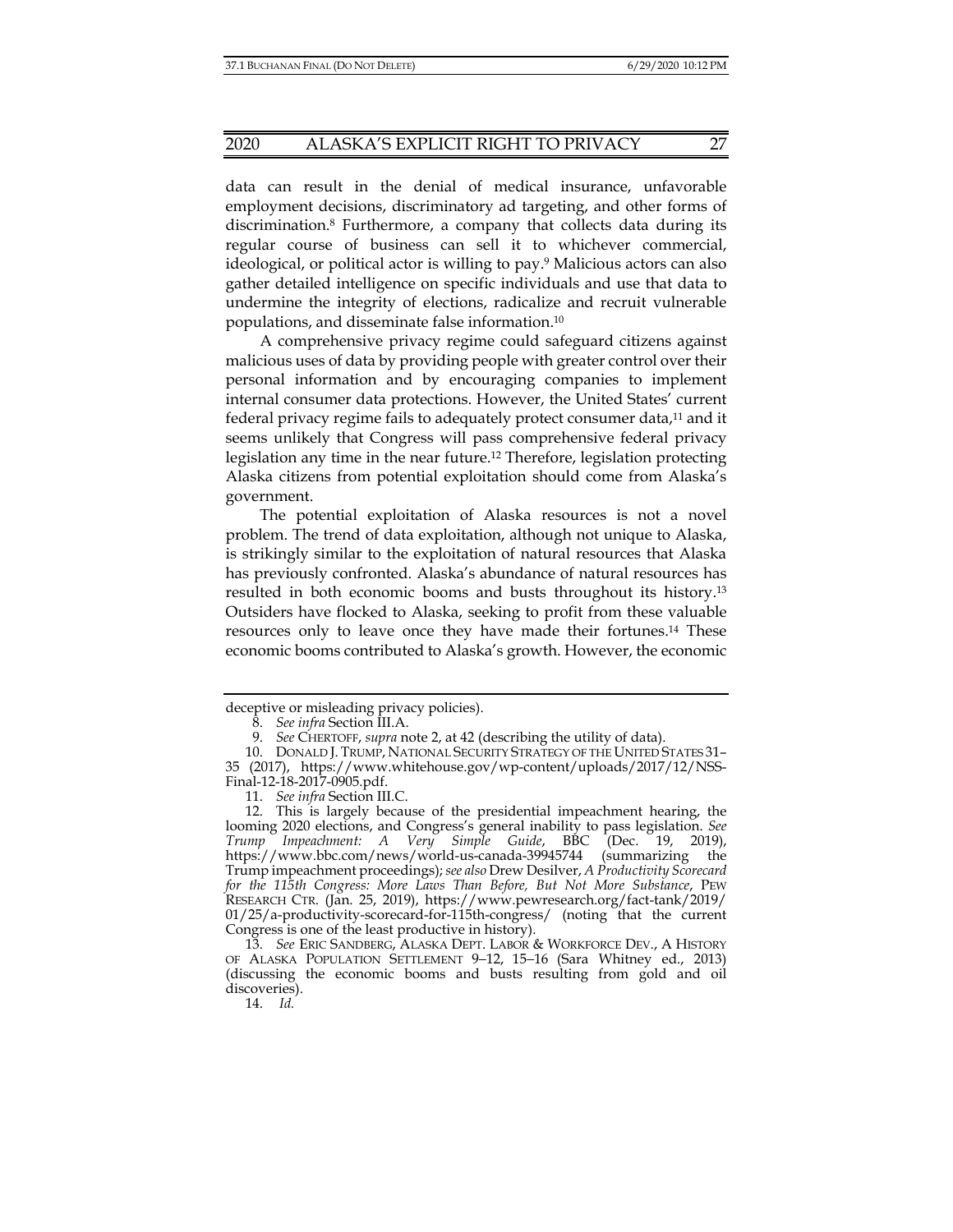busts forced Alaskans to consider how to utilize resources to drive economic growth while simultaneously preventing exploitation.15

In their effort to address this issue, Alaskans have made a conscious effort to mitigate those risks. Alaska's statehood movement was spurred largely by concerns over control of Alaska's natural resources.<sup>16</sup> Many pre-statehood residents traced the exploitation of Alaska's resources "to [the] sins of omission and commission by the federal government."17 They believed the only way that residents could regain control of fish and wildlife, minerals, forests, and other resources was through statehood.<sup>18</sup> Accordingly, the framers incorporated these basic objectives into the Alaska Constitution by adding a section dedicated to the protection of natural resources.19 And in the following decades, Alaska learned from the experiences during pre-statehood and used its constitution as inspiration to find solutions addressing new threats to the state's natural resources.20

Once again outsiders are exploiting Alaska's resources and taking the profits for themselves. Much like the exploitation in the past, this recurrence can be attributed to "sins of omission and commission by the federal government."21 The lack of federal legislation protecting data privacy on a national scale enables this exploitation. However, Alaska's government has the explicit authority to mitigate these risks and protect

17. *Id.*

 18. *See* HARRISON, *supra* note 15, at 129−30 (explaining the legislative history surrounding the passage of article VIII of the Alaska Constitution).

 19. *Id.*; *see also* ALASKA CONST., art. VIII, § 3 ("Wherever occurring in their natural state, fish, wildlife, and waters are reserved to the people for common use."); ALASKA CONST., art. VIII, § 15 ("No exclusive right or special privilege of fishery shall be created or authorized in the natural waters of the State. This section does not restrict the power of the State to limit entry into any fishery for purposes of resource conservation, to prevent economic distress among fishermen and those dependent upon them for a livelihood and to promote the efficient development of aquaculture in the State."). The second part of section 15 was added through a 1972 amendment to authorize an exception to the first sentence's prohibition, allowing the state to institute a limited entry program for distressed fisheries. HARRISON, *supra* note 15, at 38.

 20. *See, e.g.*, ALASKA STAT. §§ 46.03.010–46.03.045 (2018) (implementing policies regarding environmental conservation); *id.* §§ 46.11.020–46.11.070 (implementing policies regarding conservation of energy and materials); *id.* § 46.35.300 (discussing the extension of resource extraction or removal related permits).

21. *See* MCBEATH & MOREHOUSE, *supra* note 16.

 <sup>15.</sup> GORDON HARRISON, ALASKA LEGISLATIVE AFFAIRS AGENCY, ALASKA'S CONSTITUTION: A CITIZEN'S GUIDE 129–30 (5th ed. 2012), http:// w3.legis.state.ak.us/docs/pdf/citizens\_guide.pdf (discussing the legislative history surrounding the inclusion of natural resource rights under the Alaska Constitution).

 <sup>16.</sup> GERALD A. MCBEATH & THOMAS A. MOREHOUSE, ALASKA POLITICS & GOVERNMENT 126 (1994).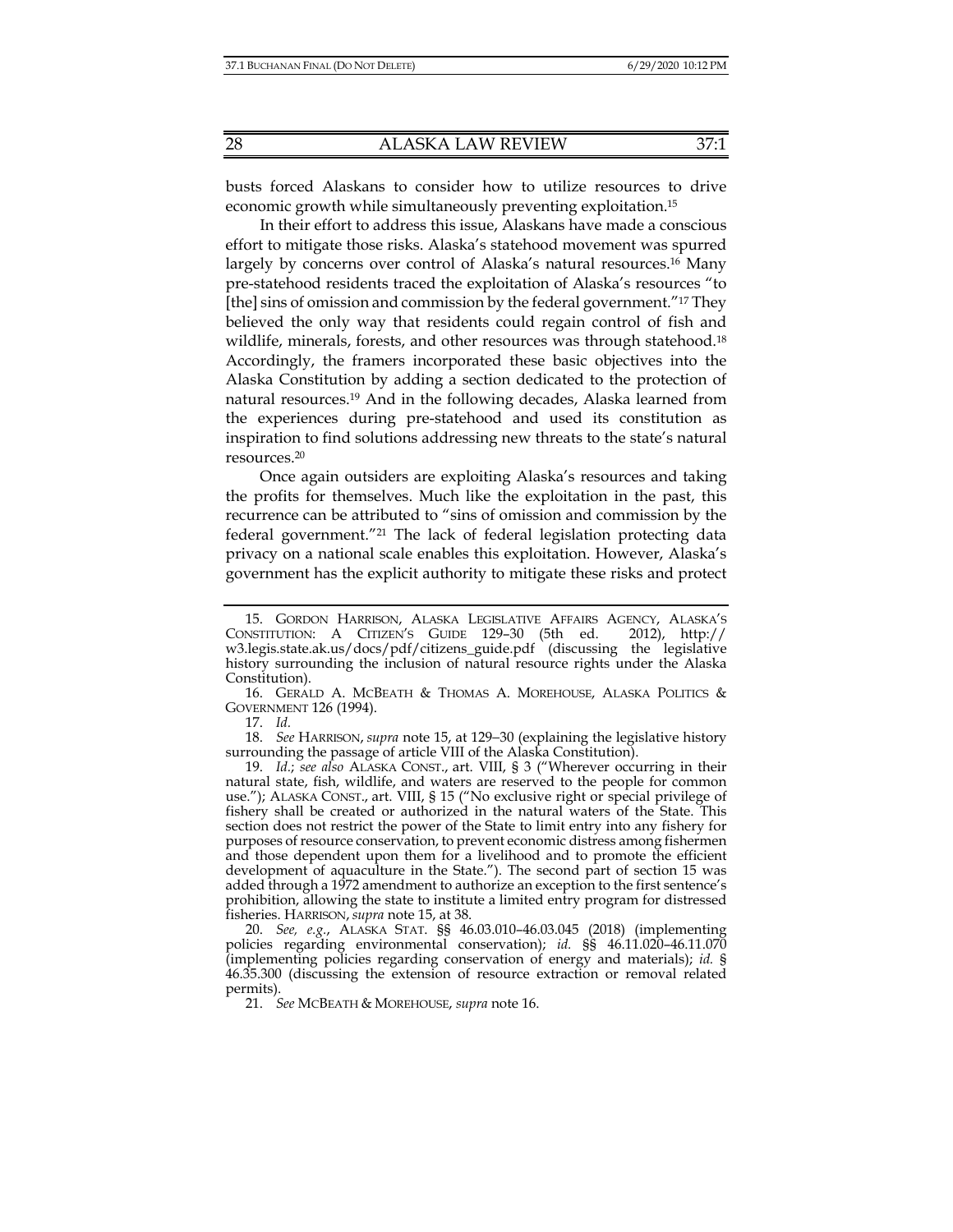Alaskans. Unlike the United States Constitution, the Alaska Constitution expressly provides its citizens with the right to privacy.<sup>22</sup> Despite this explicit right, Alaska does not currently afford data privacy protection above the minimum federal protection.23

The Alaska Supreme Court has relied on Alaska's constitutional right to privacy to protect Alaska citizens from privacy intrusions by the government; however, it has refused to extend these protections to violations perpetrated by private companies.<sup>24</sup> Thus, in order to protect its citizens from such violations, the Alaska legislature should pass comprehensive privacy legislation. This law should borrow key aspects from California's and the European Union's comprehensive privacy regulations.

This Note proceeds in four parts. Part II will describe Alaska's explicit right to privacy and explain how Alaska's interest in privacy has hindered greater data protection. Part III will justify why the legislature should pass comprehensive privacy legislation. It will specifically focus on the harms associated with unregulated data usage, tort law's inability to adequately protect data privacy, the lack of federal comprehensive privacy legislation, and the benefits that would be provided through comprehensive data privacy legislation. Part IV will discuss how American values generally and Alaskan values specifically change the calculus of what should be included within the act. Finally, Part V will explain key elements that the legislature should include within the bill, borrowing various ideas from the European Union's General Data Protection Regulation (GDPR) and the California Consumer Protection Act (CCPA).

# **II. ALASKA'S EXPLICIT RIGHT TO PRIVACY AND THE COURT'S INABILITY TO SUFFICIENTLY PROTECT IT**

This Section will proceed by first briefly explaining Alaska's longstanding tradition of protecting individuality and privacy. Specifically, it will discuss Alaska's explicit right to privacy and how the court has interpreted the constitutional privacy protection with regard to data privacy. It will also describe the limitations on the court's powers and explain why the legislature must be the branch to protect Alaska citizens from data exploitation by private companies.

 <sup>22.</sup> *See* ALASKA CONST., art. I, § 22 ("The right of the people to privacy is recognized and shall not be infringed. The legislature shall implement this section.").

 <sup>23.</sup> *See infra* Part II.

 <sup>24.</sup> *See infra* Section II.B.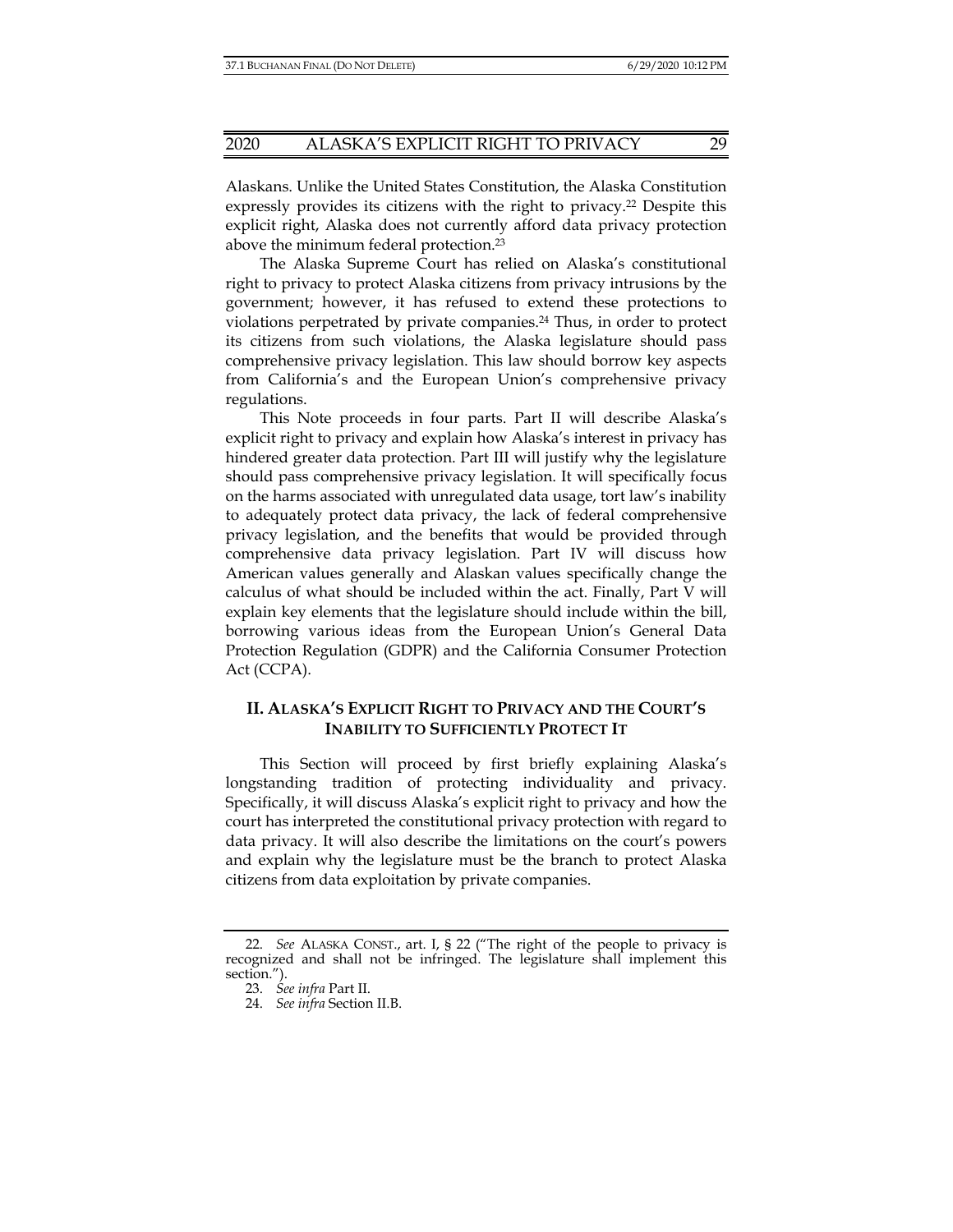#### **A. Alaska's Tradition of Respecting Privacy and Individuality**

Alaska has a longstanding tradition of respecting privacy and individuality.25 Many of Alaska's early settlers were escaping various forms of misfortune, trouble, and misconduct.26 Others simply found life too constricting within developed cities and communities of the lower forty-eight and sought refuge at the edge of the frontier.27 The Alaska Supreme Court has recognized this uniqueness, stating that:

[O]ur territory and now state has traditionally been the home of people who prize their individuality and who have chosen to settle or to continue living here in order to achieve a measure of control over their own lifestyles which is now virtually unattainable in many of our sister states.28

These characteristics have evolved into Alaska's general policy of tolerance towards personal idiosyncrasy, unconventional lifestyle and thought, and personal privacy.29

Demonstrating the importance of individuality and privacy to Alaskans, Alaska is only one of eleven states $30$  with an explicit right to privacy in its constitution.31 Article I, section 22 of the Alaska Constitution declares that "[t]he right of the people to privacy is recognized and shall not be infringed. The legislature shall implement this section."32 Section 22 was added to the constitution by an amendment in 1972 in response to the development of a computerized database of information on the criminal history of individuals.33 The legislature feared that such a system would result in privacy intrusions reminiscent of a "Big Brother" government surveillance regime leading to the constitutional

 <sup>25.</sup> Susan Orlansky & Jeffrey M. Feldman, *Justice Rabinowitz and Personal Freedom: Evolving a Constitutional Framework*, 15 ALASKA L. REV. 1, 1 (1998).

 <sup>26.</sup> *Id.*

 <sup>27.</sup> *Id.*

 <sup>28.</sup> Ravin v. State, 537 P.2d 494, 504 (Alaska 1975).

 <sup>29.</sup> Orlansky & Feldman, *supra* note 25, at 1.

 <sup>30.</sup> The other ten states that have explicit rights to privacy in their constitutions are Arizona, California, Florida, Hawaii, Illinois, Louisiana, Montana, New Hampshire, South Carolina, and Washington. *Privacy Protections in State Constitutions, NAT'L CONFERENCE OF STATE LEGISLATURES (Nov. 7, 2018),* http://www.ncsl.org/research/telecommunications-and-information-

technology/privacy-protections-in-state-constitutions.aspx.

 <sup>31.</sup> *Id.*

 <sup>32.</sup> ALASKA CONST., art. I, § 22.

 <sup>33.</sup> HARRISON, *supra* note 15, at 38. In 1971, the FBI implemented a computerized system called the Computerized Criminal History ("CCH") Program. U.S. DEP'T OF JUSTICE, USE AND MANAGEMENT OF CRIMINAL HISTORY RECORD INFORMATION: ACOMPREHENSIVE REPORT 49 (1992), https://www.bjs.gov/ content/pub/pdf/CCHUSE.PDF. The CCH held the full criminal history records for both federal offenders and state offenders from participating states. *Id.*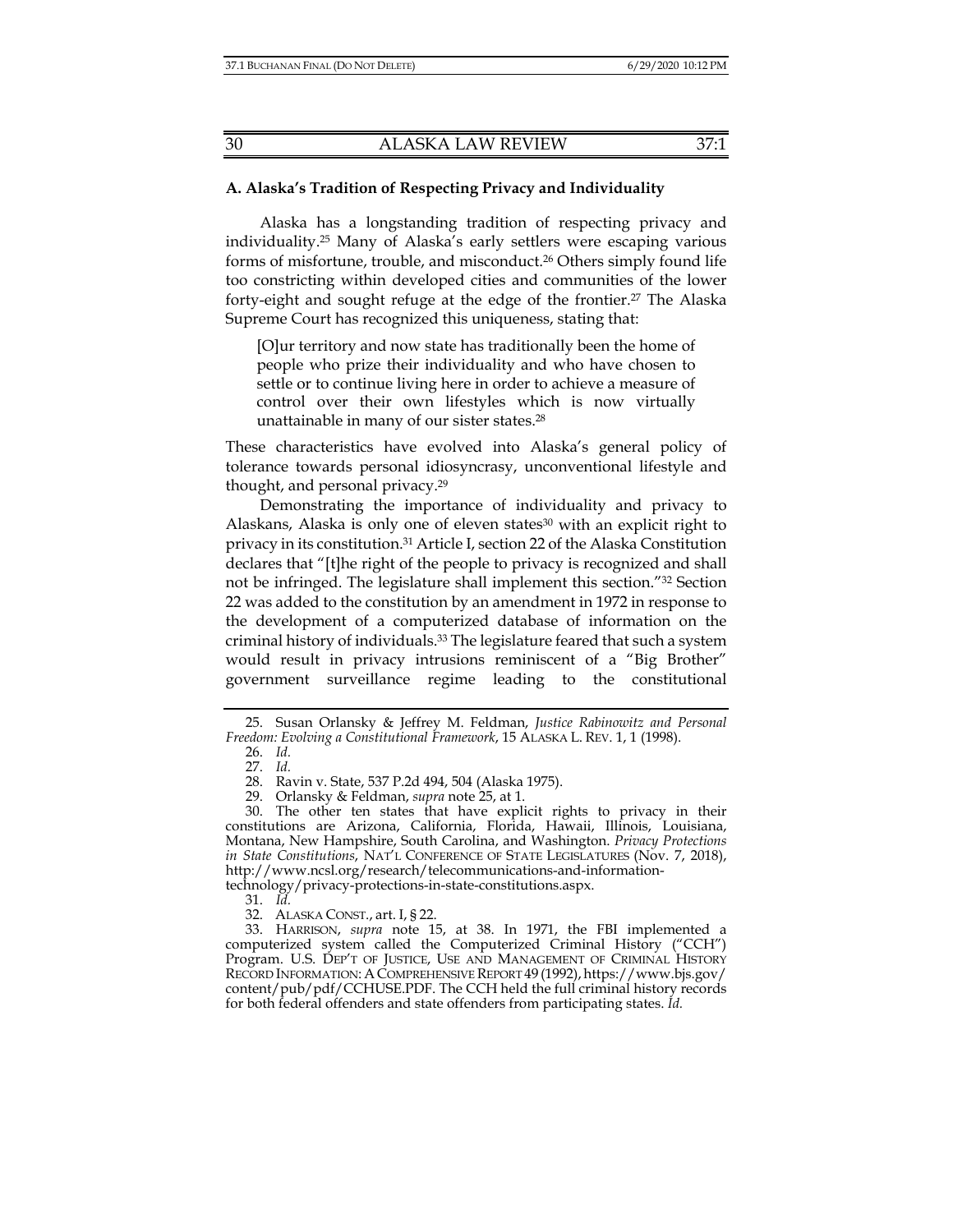amendment's proposal and ratification.34

Although the legislative history specifically reflects concerns about the government controlling vast amounts of data on individuals, it also suggests a broader concern about large amounts of data in the hands of powerful entities. It is unlikely that the legislators at the time of the 1972 amendment could have imagined the situation of today—private companies collecting, controlling, using, and selling data as personal as geolocational or medical information. However, the language of the amendment itself depicts a remarkable level of foresight, explicitly directing the Alaska legislature—the most flexible and representative branch of government—to pass legislation to protect Alaska citizens' privacy.35

Despite the Alaska Constitution's explicit call for the legislature to implement the right to privacy, the legislature has been reluctant to act within the data privacy sphere.<sup>36</sup> Only one law exists that even tangentially addresses data privacy: the Personal Information Protection Act,<sup>37</sup> which specifically pertains to data breaches.<sup>38</sup> However, the law provides no guidance on how private companies should collect, store, use, or protect consumer data; it simply requires companies to notify consumers of a breach.39 Due to the legislature's inaction, the Alaska Supreme Court has largely carried out the implementation, development, and protection of this right.

#### **B. Limitations on the Court's Powers to Regulate Privacy Violations**

State courts may interpret state constitutional provisions independent of federal law when those provisions lack a federal constitutional equivalent, such as Alaska's explicit right to privacy.40 The

 <sup>34.</sup> HARRISON, *supra* note 15, at 38. The delegates to the constitutional convention sixteen years earlier were also concerned about technological intrusion into the lines of ordinary citizens' lives; however, that fear was limited to wiretapping and electronic surveillance. *Id.* The delegates considered, but ultimately rejected, including the following language in the constitution's unreasonable searches and seizures section: "The right of privacy of the individual shall not be invaded by use of any electronic or other scientific transmitting, listening or sound recording device for the purpose of gathering incriminating evidence. Evidence so obtained shall not be admissible in judicial or legislative hearings." *Id.*

 <sup>35.</sup> *See* ALASKA CONST., art. I, § 22 ("The legislature shall implement this section.").

 <sup>36.</sup> *See infra* Section III.A.

 <sup>37.</sup> Personal Information Protection Act, ALASKA STAT. §§ 45.48.010–995 (2018).

 <sup>38.</sup> *See generally id.* 

 <sup>39.</sup> *See generally id.*

 <sup>40.</sup> Jeffrey M. Shaman, *Eighteenth Annual Issue on State Constitutional Law:*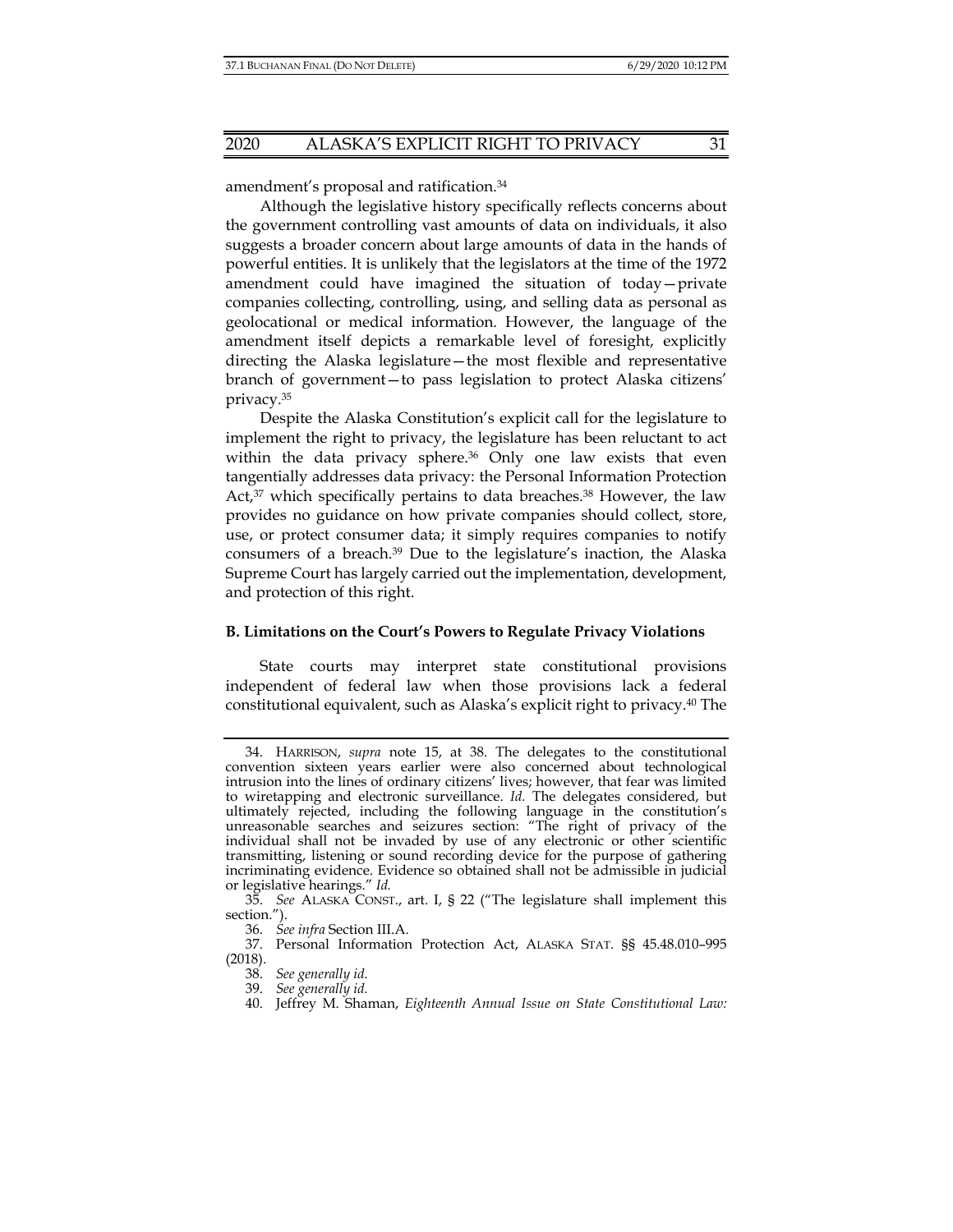Alaska Supreme Court has done precisely that, and has as a consequence expanded Alaska citizens' privacy rights beyond those of citizens elsewhere in the United States. The court has stated:

Since the citizens of Alaska, with their strong emphasis on individual liberty, enacted an amendment to the Alaska Constitution expressly providing for a right to privacy not found in the United States Constitution, it can only be concluded that the right is broader in scope than that of the Federal Constitution.41

Reflecting this willingness to expand Alaskans' right to privacy beyond the federally recognized right to privacy, the court has recognized that medical marijuana users have an interest in keeping their usage and medical condition private;<sup>42</sup> that police officers have legitimate expectations of privacy regarding their personnel files;<sup>43</sup> that a statute requiring a person who places a political advertisement in a newspaper "reveal his name, address, occupation, employer, and the amount of his expenditure" burdens his right to privacy; $44$  and most recently, that sex offenders have a legitimate expectation of privacy in preventing the widespread publication of their conviction and personal information.<sup>45</sup>

Despite touting privacy rights in the aforementioned situations, the Alaska Supreme Court has been reluctant to expand data privacy rights to actions perpetrated by private actors. In *Luedtke v. Nabors Alaska Drilling*, 46 the supreme court addressed whether Alaska's constitutional right to privacy could be applied to private actors.<sup>47</sup> The court explicitly refused to extend constitutional protections to private actors' privacy violations.48 The court noted that article I, section 22 failed to provide guidance on how the right should be applied, and that the legislature had not exercised its power pursuant to article I, section 22.49 The court explained that the primary purpose of the constitutional right to privacy is to protect "personal privacy and dignity against unwarranted

*Article: The Right of Privacy in State Constitutional Law*, 37 RUTGERS L.J. 971, 988 (2006).

 <sup>41.</sup> Ravin v. State, 537 P.2d 494514−15 (Alaska 1975) (Boochever, J., concurring).

 <sup>42.</sup> Rollins v. Ulmer, 15 P.3d 749, 752–53 (Alaska 2001).

 <sup>43.</sup> Jones v. Jennings, 788 P.2d 732, 738 (Alaska 1990).

 <sup>44.</sup> Messerli v. State, 626 P.2d 81, 86 (Alaska 1980).

 <sup>45.</sup> Doe v. Dep't of Pub. Safety, 444 P.3d 116, 128 (Alaska 2019).

 <sup>46. 768</sup> P.2d 1123 (Alaska 1989).

 <sup>47.</sup> *Id.* The precedent set in *Luedtke* remains controlling. *See* Miller v. Safeway, 102 P.3d 282, 287–88 (Alaska 2004) (utilizing *Luedtke* to support the assertion that an Alaskan's right to privacy cannot be violated without state action).

 <sup>48.</sup> *Luedtke*, 768 P.2d at 1129.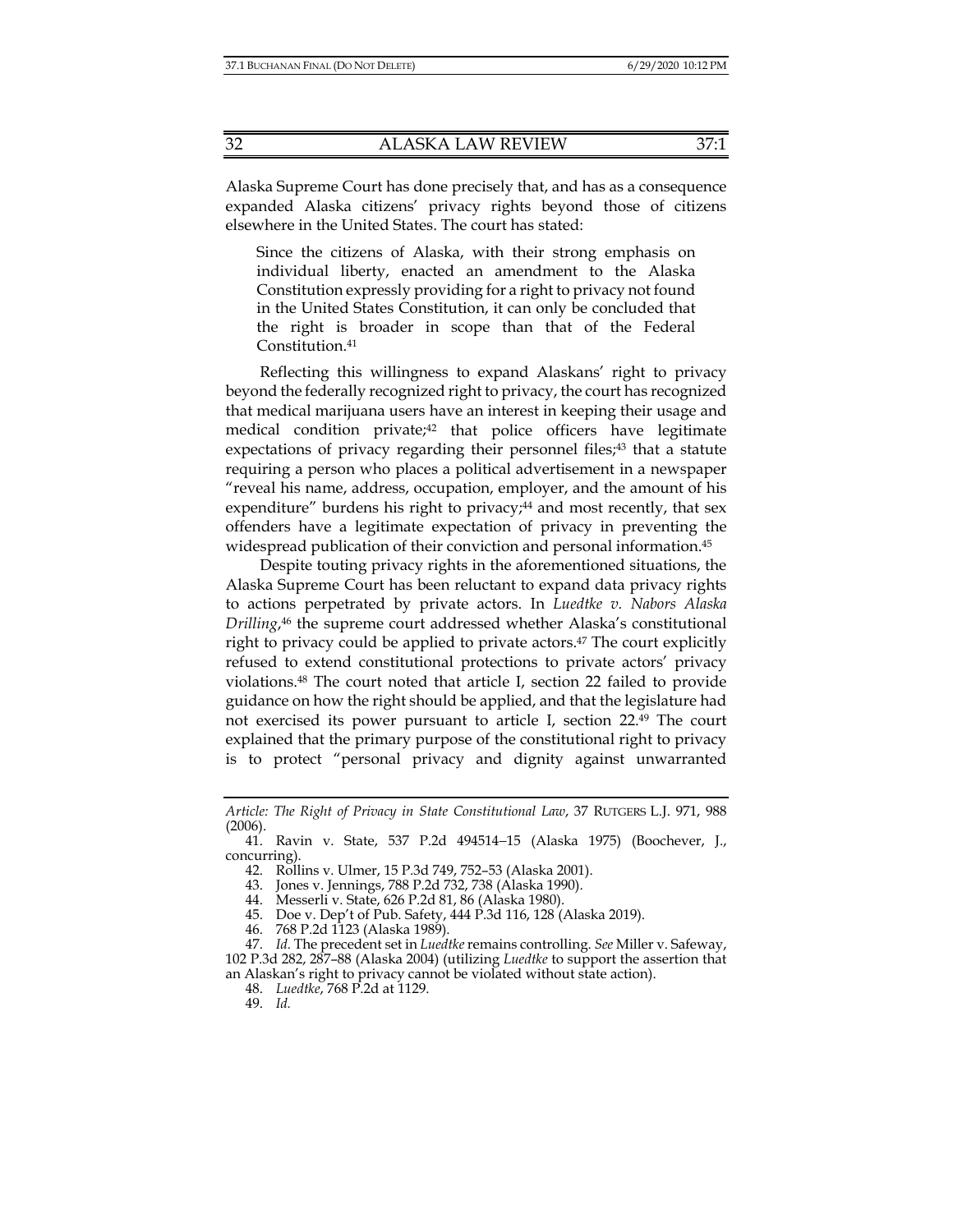#### 2020 ALASKA'S EXPLICIT RIGHT TO PRIVACY 33

intrusions by the State."50 However, within the same analysis, the court recognized constitutional clauses in other jurisdictions that prohibit private action, leaving open the possibility that Alaska's constitutional right to privacy could be applied to private action.<sup>51</sup> Despite acknowledging this possibility, the court refused to extend the right to privacy to the private actions involved in the case.52 The court explained that the plaintiff had failed to provide evidence that Alaska's constitutional right to privacy was intended to apply to private actors.53

Thus, the precedent set in *Luedtke* and the general lack of evidence regarding the constitutional amendment's drafters' intent make it unlikely that the court will protect citizens from privacy violations perpetrated by private actors. If Alaska wants to protect its citizens from privacy violations by private companies, then the legislature must be the branch to act. Importantly, article I, section 22 of the Alaska Constitution explicitly calls on the legislature to act. Therefore, the Alaska legislature should draft a comprehensive privacy bill to carry out its responsibilities by protecting its citizens' privacy.

# **III. WHY THE ALASKA LEGISLATURE SHOULD PASS COMPREHENSIVE PRIVACY LEGISLATION**

This Section will explain why the Alaska legislature should pass comprehensive privacy legislation. It will first discuss how data can be used to harm Alaska citizens. It will then describe how tort law insufficiently protects data privacy. Next, it will describe the current federal data privacy regime and its deficiencies. Then, it will explain the potential benefits to companies that could result from comprehensive federal privacy legislation.

## **A. The Misuse of Data Can Harm Citizens**

Data is valuable because it can be used to predict and assess behavior, to facilitate better-informed business decisions, and to increase revenue.54 The more data a company has, the more accurate its

 <sup>50.</sup> *Id.* 

 <sup>51.</sup> *Id.* at 1129−30.

 <sup>52.</sup> *Id.* at 1130.

 <sup>53.</sup> *Id.* The court further explained that "absent a history demonstrating that the amendment was intended to proscribe private action, or a proscription of private action in the language of the amendment itself, we decline to extend the constitutional right to privacy to the actions of private parties." *Id.* 

 <sup>54.</sup> *See* John Akred & Anjali Samani, *Your Data is Worth More Than You Think*, MIT SLOAN (Jan. 18, 2018), https://sloanreview.mit.edu/article/your-data-isworth-more-than-you-think/.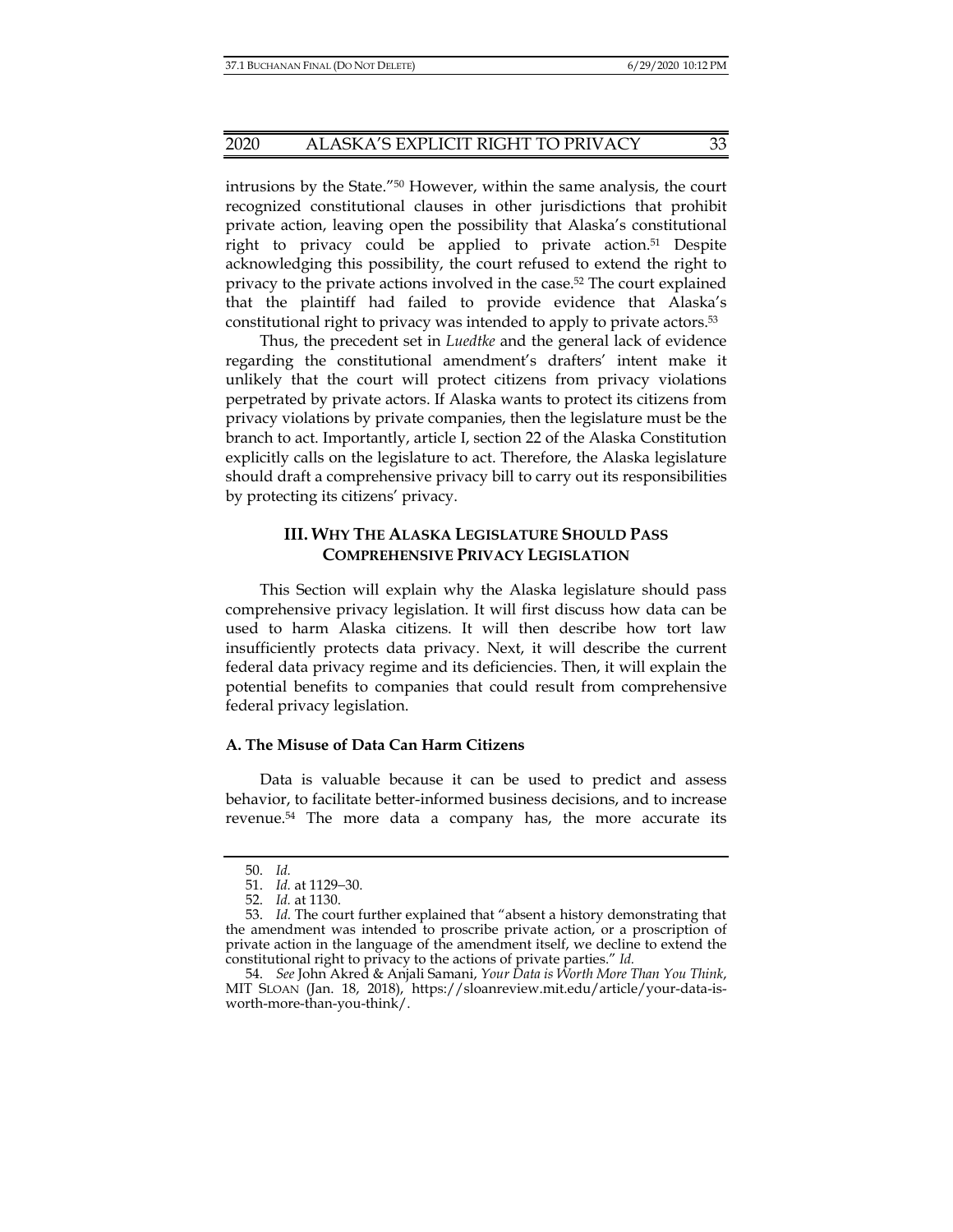predictions will be.<sup>55</sup> Thus, companies are incentivized to collect as much data as possible on consumers.<sup>56</sup>

Consumer data can be used for benign purposes such as marketing or improving products.57 However, the data can also be used for discriminatory purposes, whether it be intentional or unintentional. For example, health insurance companies can collect and use unprotected sensitive health information to make coverage decisions by incentivizing voluntary disclosure through reduced rates and rewards, or by purchasing it from fitness tracking companies.<sup>58</sup> The data collected through these mechanisms are not protected by federal privacy laws and can be used to predict an individual's risk of a significant medical event.59 The results of the risk assessment will inform a company's decision on whether to cover that individual—unhealthy or high-risk individuals could be denied coverage. The health insurance company that denies coverage could then sell the individual's data to other health insurance companies, ensuring that the individual cannot obtain health insurance, all because of potentially flawed predictions of medical risk unconfirmed by a medical professional.

Another possible discriminatory use includes employers who build algorithms to uncover statistical relationships in data sets of potential employees.<sup>60</sup> The use of such algorithms, though efficient, can cause classification bias—employer reliance "on classification schemes, such as data algorithms, to sort or score workers in ways that worsen inequality or disadvantage along the lines of race, sex, or other protected characteristics."61 Additionally, targeted ads can be discriminatory. For

59. *See infra* Section III.C.

 <sup>55.</sup> Sarah Littler, *The Importance and Effect of Sample Size*, SELECT STATISTICAL SERVS., https://select-statistics.co.uk/blog/importance-effect-sample-size/ (last visited Nov. 19, 2019).

 <sup>56.</sup> *Id.* 

 <sup>57.</sup> Louis Columbus, *Ten Ways Big Data Is Revolutionizing Marketing And Sales*, FORBES (May 9, 2016), https://www.forbes.com/sites/louiscolumbus/2016/05/ 09/ten-ways-big-data-is-revolutionizing-marketing-and-sales/#2f9cc0721cff.

 <sup>58.</sup> In 2018, an insurance company, John Hancock, announced that all of its policies would come with the option to let the company track your fitness through its website or a fitness tracker like Fitbit. Christopher Ingraham, *An Insurance Company Wants You to Hand Over Your Fitbit Data so it Can Make More Money. Should You?*, WASH. POST (Sept. 25, 2018), https://www.washingtonpost.com/ business/2018/09/25/an-insurance-company-wants-you-hand-over-your-fitbitdata-so-they-can-make-more-money-should-you/. This program would come with lower rates and rewards for meeting fitness goals, which seems great for healthy customers. *Id.* 

 <sup>60.</sup> Pauline T. Kim, *Data-Driven Discrimination at Work*, 58 WM. & MARY L. REV. 857, 865 (2017).

 <sup>61.</sup> *Id.* at 866. Consider a company called Gild, which offers a "smart hiring platform" to assist companies in finding "the right talent quicker." *Id.* at 862.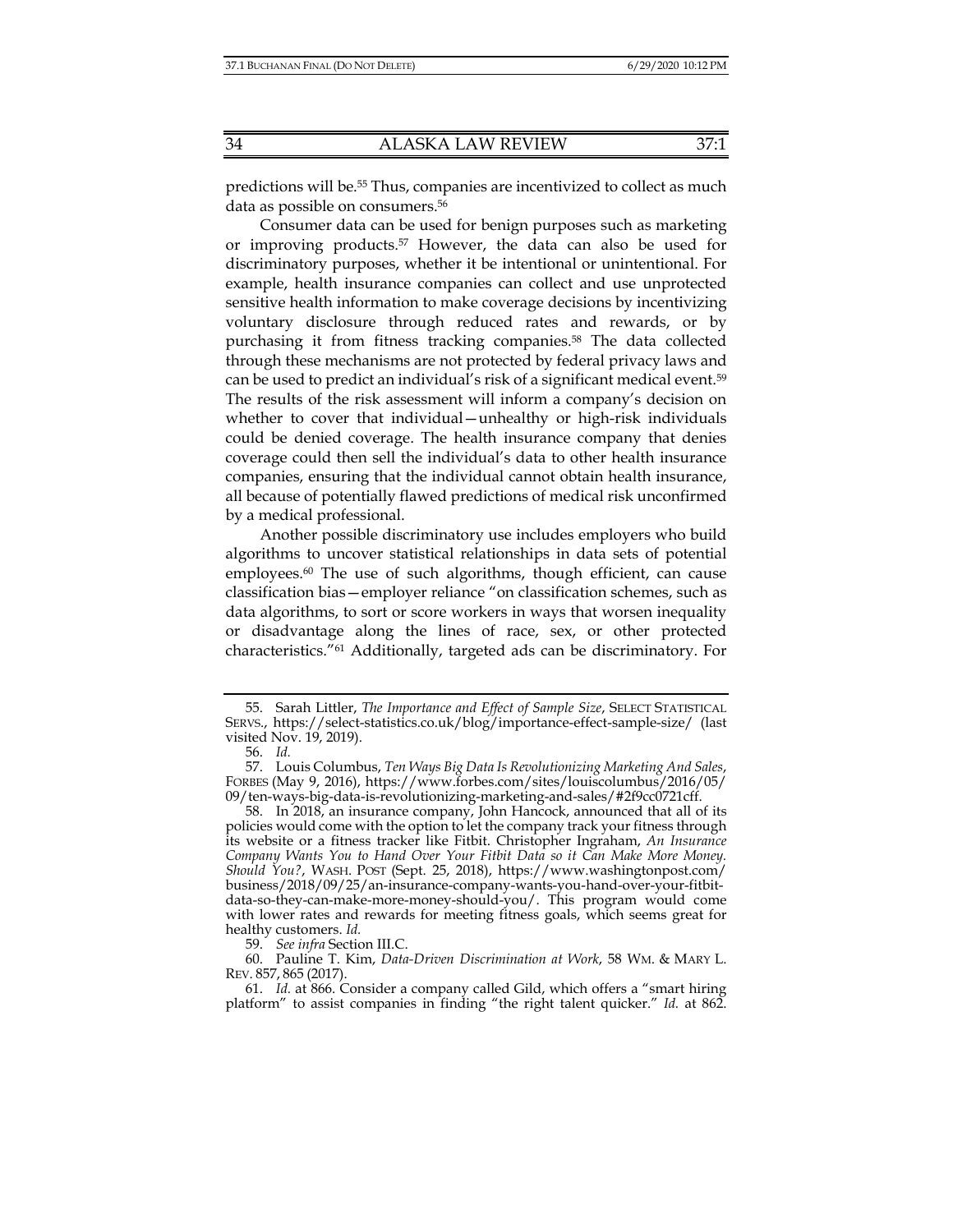#### 2020 ALASKA'S EXPLICIT RIGHT TO PRIVACY 35

example, a bank could target individuals who post information online about recently losing their job because they are considered a likely candidate for a high-interest loan. $62$  These individuals are targeted because they fall within the category of people the bank is attempting to reach, despite the fact that the person might qualify for a much lower rate.63

Furthermore, a company's client list is largely protected from public disclosure, making it difficult to hold companies accountable for the entities to which they sell information.<sup>64</sup> Thus, malicious actors can obtain consumer data from legitimate businesses and use it to radicalize and recruit individuals and to disseminate false information.65 This nefarious use of data was exemplified through the Russian interference in the 2016 presidential election. The Internet Research Agency (IRA)—a private organization, with ties to the Russian government—successfully engaged in a misinformation campaign designed to cause instability and to influence the  $2016$  election.<sup>66</sup> The IRA directly engaged with tens of millions of Americans, targeting particularly vulnerable subsections of the population, to spark controversy and sow discord among Americans.<sup>67</sup>

Guild's algorithm analyzes thousands of pieces of information to calculate "around 300 larger variables about an individual: the sites where a person hangs out; the types of language, positive or negative, that he or she uses to describe technology of various kinds; self-reported skills on LinkedIn; [and] the projects a person has worked on, and for how long," as well as traditional criteria such as college major and education. *Id.* 

<sup>62</sup>*. White House Says Big Data Can be Used to Discriminate Against Americans*, NPR (Apr. 26, 2014), https://www.pbs.org/newshour/nation/white-housesays-big-data-used-discriminate-americans. A person who lost his job is more likely to fall behind on his mortgage and thus might be more willing to accept a high-interest loan to catch up. *Id.* 

 <sup>64.</sup> Matthew Crane, *The Limits of Transparency: Data Brokers and Commodification*, 20 NEWS MEDIA & SOC'Y 88, 94 (2018), https:// journals.sagepub.com/doi/pdf/10.1177/1461444816657096 ("Congress has largely failed to compel data brokers to identify information sources and clients.").

 <sup>65.</sup> TRUMP, *supra* note 10, at 12−13, 31−35 (describing how information can be used to harm the United States and its citizens).

 <sup>66.</sup> ROBERT S. MUELLER, REPORT ON THE INVESTIGATION INTO RUSSIAN INTERFERENCE IN THE 2016 PRESIDENTIAL ELECTION 4 (2019), https:// www.justice.gov/storage/report.pdf.

 <sup>67.</sup> *Id.* Facebook's General Counsel estimated that "roughly 29 million people were served content in their News Feeds directly from the IRA's 80,000 posts over the two years." *Social Media Influence in the 2016 U.S. Election, Hearing Before the S. Select Comm. on Intelligence*, 115th Cong. 5 (2017) (testimony of Colin Stretch, General Counsel, Facebook). However, because these posts were also shared, liked, and followed by people on Facebook, he believed that three times more people might have been indirectly exposed to a story posted by the IRA. *Id.* Stretch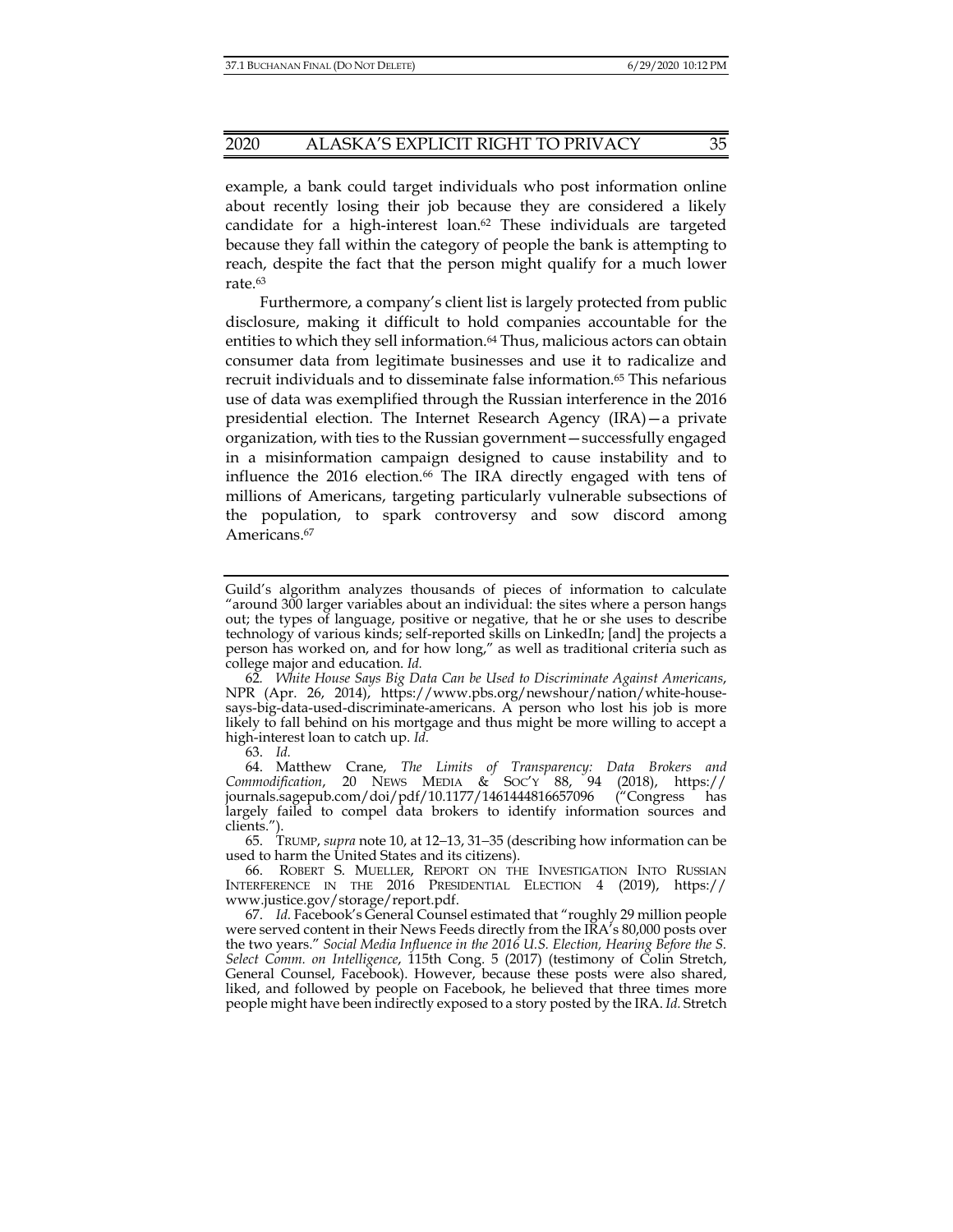Additionally, technology has also granted non-state actors military and political capabilities that were previously inconceivable. Specifically, the Internet and data aggregation has greatly expanded terrorist and radical groups' ability to recruit.<sup>68</sup> Today, terrorist and radical organizations no longer aimlessly recruit on a quantitative basis.<sup>69</sup> Instead, these groups engage in misinformation and propaganda campaigns similar to those carried out by the Russians during the 2016 election.70 Data allows these groups to send specific messages to a target population based on a certain set of values, preferences, and demographic attributes.71 The Internet generally and social media specifically provides the perfect medium to radicalize and recruit individuals.72 The Internet provides anonymity and a degree of protection from detection that allows individuals to exhibit behaviors and attitudes that would be unacceptable in the physical world.73 Additionally, the Internet can act as an echo chamber, where potential recruits are flooded with material focused on their preferences.74 Exposure to differing viewpoints and opinions is more difficult to encounter.75 Thus, terrorist and radical organizations can effectively normalize radical beliefs in potential recruits by using the Internet and data obtained from private companies.76

Due to data's potential to facilitate discrimination and to be weaponized against the citizenry, the Alaska legislature should pass a law requiring private companies to reasonably protect consumer data. Comprehensive data privacy legislation will promote better data practices that reduce the possibility that data will be used for

74. *Id.* 

75. *Id.* 

estimated that approximately 126 million people might have received content from an IRA-associated page at some point during the two-year period. *Id.*

 <sup>68.</sup> GABRIEL WEIMANN, U.S. INST. OF PEACE, WWW.TERROR.NET: HOW MODERN TERRORISM USES THE INTERNET 6−7 (2004);*see also* Martin Rudner, *"Electronic Jihad": The Internet as Al Qaeda's Catalyst for Global Terror*, 40 STUDIES IN CONFLICT & TERRORISM 10, 10 (2017); *see also* INES VON BEHR *ET AL*., RADICALISATION IN THE DIGITAL ERA: THE USE OF THE INTERNET IN 15 CASES OF TERRORISM AND EXTREMISM xii (2013), https://www.rand.org/content/dam/rand/pubs/research\_reports/ RR400/RR453/RAND\_RR453.pdf.

 <sup>69.</sup> WEIMANN, *supra* note 68.

 <sup>70.</sup> UNITED NATIONS OFFICE ON DRUGS AND CRIME, THE USE OF THE INERNET FOR TERRORIST PURPOSES 3−5 (2012), https://www.unodc.org/documents/frontpage/ Use\_of\_Internet\_for\_Terrorist\_Purposes.pdf.

 <sup>71.</sup> *Id.*; WEIMANN,*supra* note 68; *see e.g.,* Rudner, *supra* note 68, at 12.

 <sup>72.</sup> *See* WEIMANN, *supra* note 68. The process entails direct contact with the individual, but also indirect contact such as promulgating false stories that provide a false sense of validation in the vulnerable individual. *See id.* at 144 (explaining how hackers can shape an individual's viewpoint).

 <sup>73.</sup> INES VON BEHR, *supra* note 68, at 18.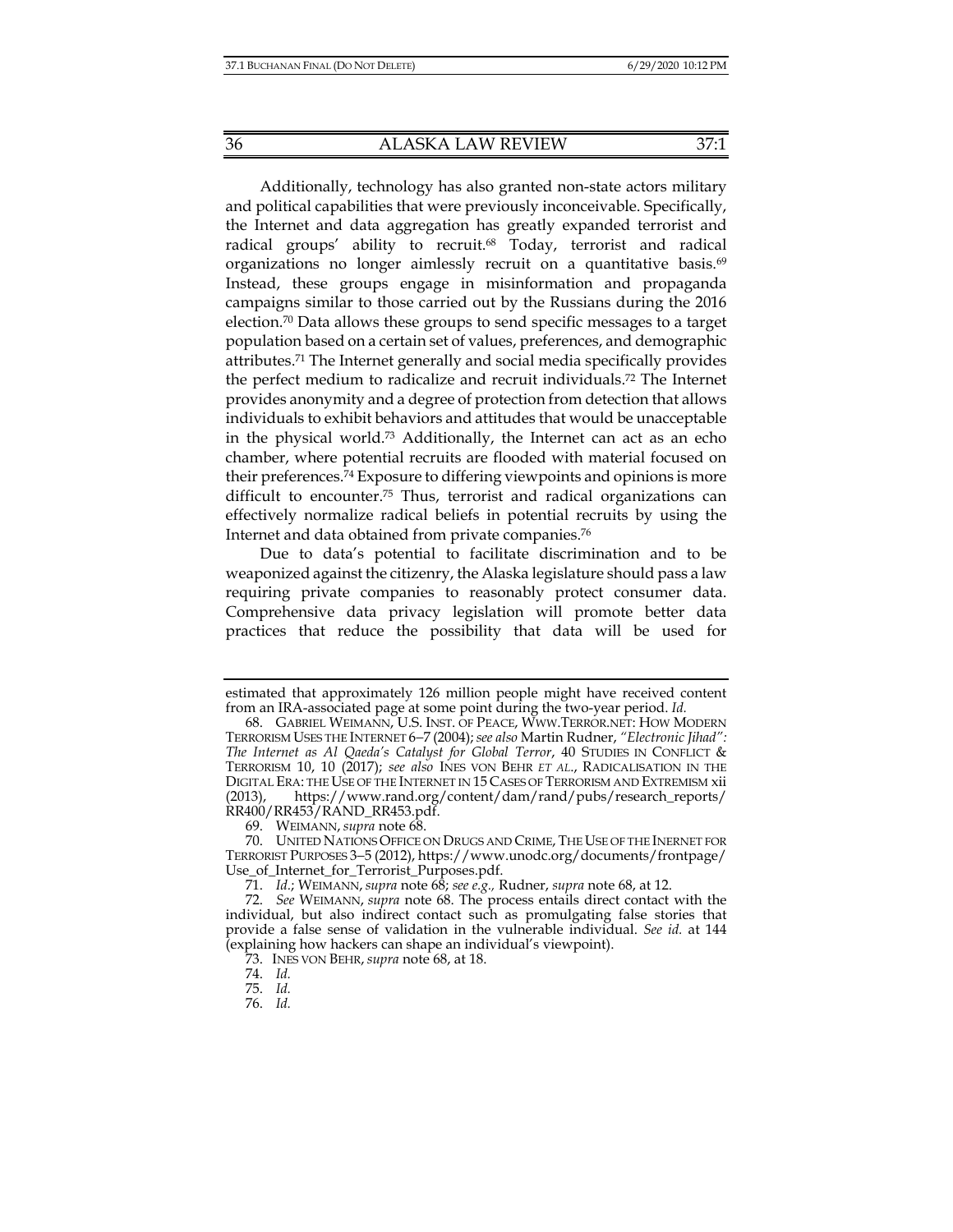discriminatory purposes or accessed by malicious actors.

## **B. Current State Tort Law Provides Insufficient Protection Against Privacy Violations**

Currently, tort law is the only remedy that Alaskans have against private actors that violate their privacy rights. There are four privacy torts that states generally recognize: $77$  (1) intrusion upon seclusion; $78$  (2) public disclosure of private fact;<sup>79</sup> (3) false light;<sup>80</sup> and (4) misappropriation.<sup>81</sup> Alaska, however, only recognizes two of these four torts: false light<sup>82</sup> and intrusion upon seclusion.83 Neither of these torts sufficiently protects individual privacy against private companies' misuses.<sup>84</sup> Specifically, false light requires that the false depiction of the plaintiff would be "highly offensive to a reasonable person" and that the plaintiff "had knowledge of or acted in reckless disregard as to the falsity of the publicized matter and the false light in which the other would be placed."85 The highly offensive requirement is difficult to establish in the context of corporate use of personal data. Companies often collect, use, and disseminate information in bits and pieces, frequently involving relatively innocuous information that fails to be highly offensive when each act is taken separately.<sup>86</sup> Thus, few plaintiffs will be able to succeed on a false light cause of action against a company's use of their personal data.

The tort of intrusion upon seclusion is also insufficient to protect an

 <sup>77.</sup> *See* William L. Prosser, *Privacy*, 48 CALIF. L. REV. 383, 389 (1960) (dividing privacy torts into four distinct torts).

 <sup>78.</sup> Intrusion upon seclusion is the "[i]ntrusion upon the plaintiff's seclusion or solitude, or into his private affairs." Neil M. Richards & Daniel J. Solove, *Prosser's Privacy Law: A Mixed Legacy*, 98 CALIF. L. REV. 1887, 1889–90 (2010).

 <sup>79.</sup> Public disclosure of private fact is the "[p]ublic disclosure of embarrassing private facts about the plaintiff." *Id.* 

 <sup>80.</sup> False light is "[p]ublicity which places the plaintiff in a false light in the public eye." *Id.* 

 <sup>81.</sup> Misappropriation is the "[a]ppropriation, for the defendant's advantage, of the plaintiff's name or likeness." *Id.*

 <sup>82.</sup> *See* State v. Carpenter*,* 171 P.3d 41, 53, n.21 (Alaska 2007) (adopting the RESTATEMENT (SECOND) OF TORTS' description of a false light claim).

 <sup>83.</sup> *See* Greywolf v. Carroll, 151 P.3d 1234, 1244–45 (Alaska 2007); Eli A. Meltz, *No Harm, No Foul? "Attempted" Invasion of Privacy and the Tort of Intrusion Upon Seclusion*, 83 FORDHAM L. REV. 3431, 3440 (2015).

 <sup>84.</sup> In fact, "it is becoming increasingly clear that the common law invasion of privacy torts [in general] will not help to contain the destruction of [data] privacy."84. Julie E. Cohen, *Privacy, Ideology, and Technology: A Response to Jeffrey Rosen*, 89 GEO. L. J. 2029, 2043 (2001).

 <sup>85.</sup> *Carpenter*, 171 P.3d at 53, n.21.

 <sup>86.</sup> Richards & Solove, *supra* note 78, at 1919.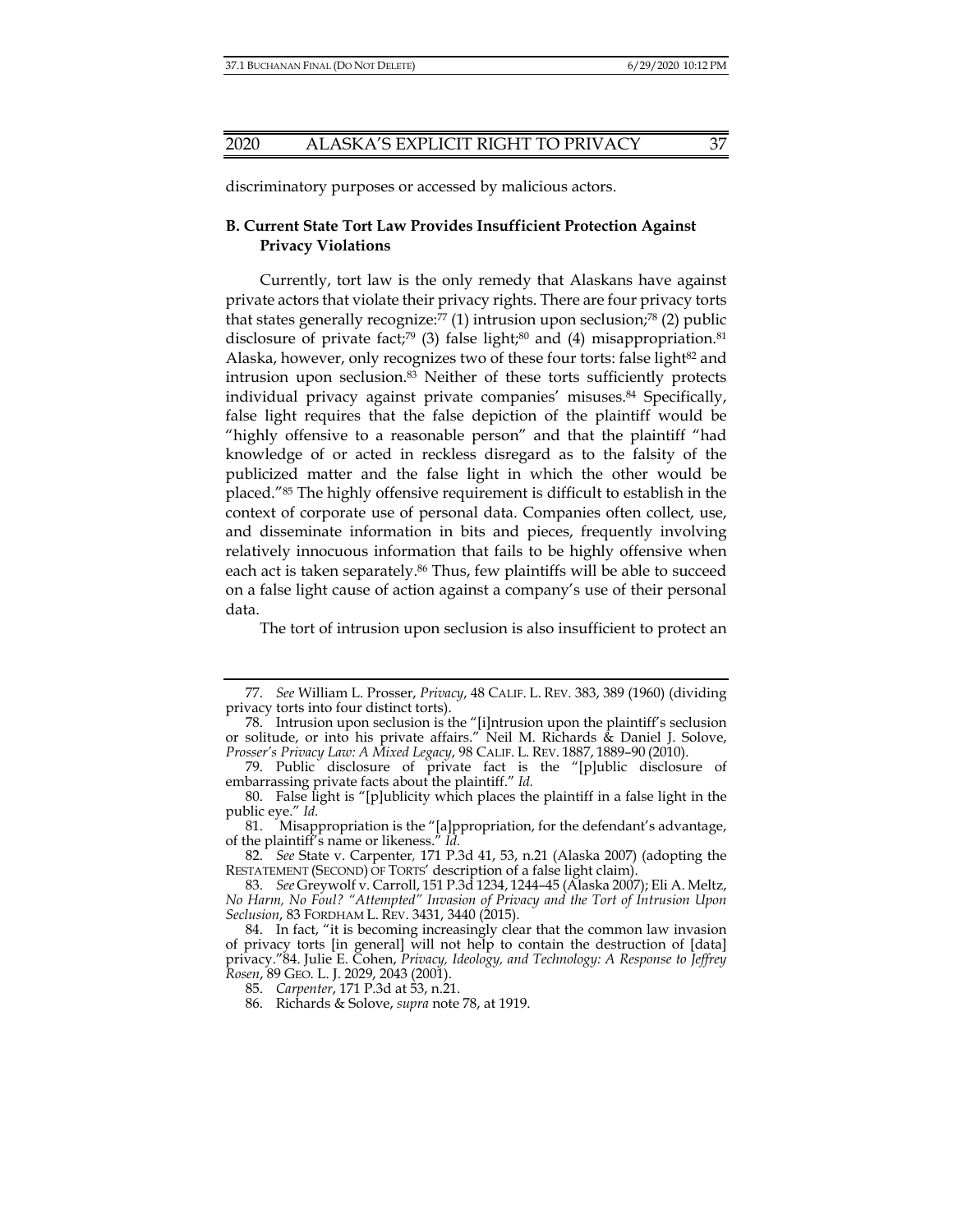individual's data privacy.87 Intrusion upon seclusion requires an entity to "*intentionally* intrude[], physically or otherwise, upon the solitude or seclusion of another or his private affairs or concerns."88 Two elements must be met for the plaintiff to succeed: (1) the plaintiff has a reasonable expectation of privacy, and (2) the defendant's manner of intrusion was highly offensive to a reasonable person.<sup>89</sup> The plaintiff is unlikely to establish a reasonable expectation of privacy in the context of corporate collection of personal data. Much of the data collected and used by private companies originates from the public domain or is voluntarily provided to the company in exchange for services, and courts have concluded that the collection and use of such data does not invade a person's privacy.<sup>90</sup>

Even if a consumer succeeds in overcoming these procedural hurdles, the tort system in general is still flawed. First, it is difficult to establish standing in a case alleging a privacy tort. To establish standing, a plaintiff must prove three elements: "(1) an injury in fact, (2) that is fairly traceable to the challenged conduct of the defendant, and (3) that is likely to be redressed by a favorable judicial decision."91 To establish injury in fact, a plaintiff must show that he or she suffered "an invasion of a legally protected interest" that is "concrete and particularized" and "actual or imminent, not conjectural or hypothetical."<sup>92</sup> Mere procedural violations are insufficient to constitute an injury in fact.<sup>93</sup> Normally, a company's sale or use of an individual's personal data does not result in a provable particularized injury.<sup>94</sup> Thus, plaintiffs alleging a privacy violation face an uphill battle establishing standing.

92. *Id.* at 1548 (citing Lujan v. Defenders of Wildlife, 504 U.S. 555, 560 (1992)).

 94. *See* Lee J. Plave & John W. Edson, *First Steps in Data Privacy Cases: Article III Standing*, 37 FRANCHISE L.J. 485, 489 (2018) ("In many data breach lawsuits, plaintiffs who have had their personal data compromised are unable to prove that they are actually the victim of fraud or have suffered any tangible economic loss. Instead, these plaintiffs generally argue that, because of the data beach, they are at a greater risk of future identity theft or other harm.").

 <sup>87.</sup> *Id.* 

 <sup>88.</sup> *Greywolf*, 151 P.3d at 1244−45.

 <sup>89.</sup> *Id.* at 1245.

 <sup>90.</sup> Richards & Solove, *supra* note 78, at 1919. Individuals generally do not have a reasonable expectation of privacy in documents or information that is voluntarily provided to and maintained by a third party because those individuals have neither ownership nor possession of that information commonly known as the third-party doctrine. *See* Smith v. Maryland, 442 U.S. 735, 743−44 (1979) (finding no legitimate expectation of privacy in information voluntarily turned over to third parties); United States v. Miller, 425 U.S. 435, 440– 41 (1976) (holding that the plaintiffs had no reasonable expectation of privacy in bank records because they had neither ownership nor possession of the documents).

 <sup>91.</sup> Spokeo, Inc. v. Robins, 136 S. Ct. 1540, 1547 (2016).

 <sup>93.</sup> *Id.* at 1550.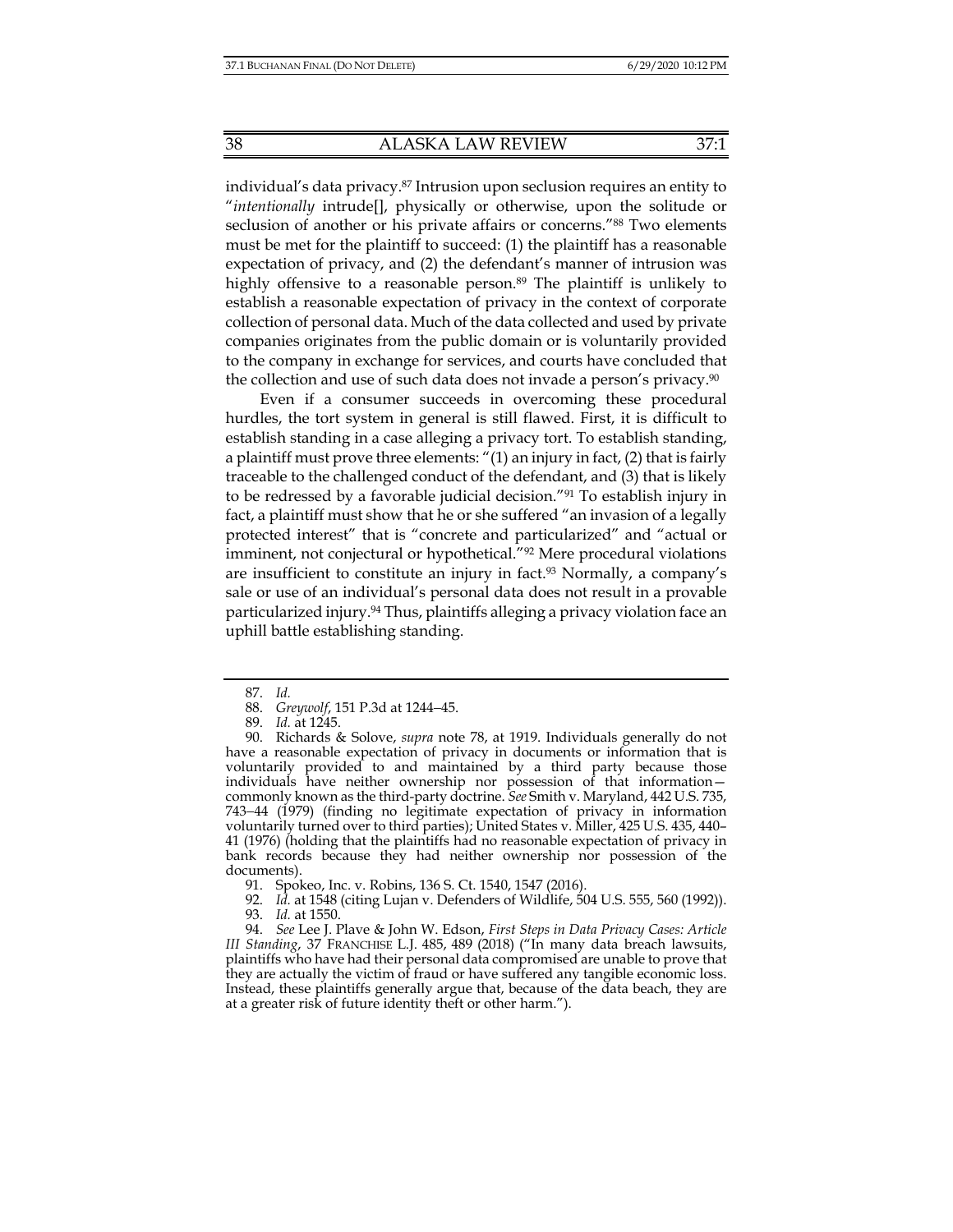Additionally, the action of filing suit will likely bring more attention to an already sensitive issue. An individual will have to relive the embarrassment of the initial privacy invasion by discussing it in a public hearing and having the information entered into public record.<sup>95</sup> Finally, it is extremely difficult to recover substantial monetary damages from privacy tort lawsuits, shifting a plaintiff's cost-benefit analysis further away from filing suit in the first place.<sup>96</sup> Thus, the privacy tort system inadequately addresses the modern privacy problems associated with the collection, use, and dissemination of consumer data.

#### **C. The Lack of Federal Legislation Protecting Personal Data Generally**

Comprehensive federal data protection regulation does not exist. Instead of passing a federal comprehensive privacy law that regulates the collection, processing, and use of data by all private companies, Congress has passed a multitude of sectoral legislation that regulates businesses operating within specific industries.97 These laws include the Fair Credit Reporting Act (FCRA),<sup>98</sup> the Right to Financial Privacy Act (RFPA),<sup>99</sup> the Gramm-Leach-Bliley Act (GLBA),100 the Children's Online Privacy Protection Act (COPPA),<sup>101</sup> and the Health Insurance Portability and Accountability Act (HIPAA).102

These sectoral laws are limited in applicability. For example, FCRA protections are limited to the disclosure of information that is collected for the purpose of establishing credit, employment, or insurance eligibility. 103 RFPA only protects against the disclosure of consumer financial records to other private companies or to the government.104

99. 12 U.S.C. §§ 3401–22 (2018).

 100. Pub. L. No. 106-102, 113 Stat. 1338 (Nov. 12, 1999) (codified as amended in scattered sections of 12 and 15 U.S.C. (2018))

 <sup>95.</sup> Jacqueline D. Lipton, *Mapping Online Privacy*, 104 NW. U. L. REV. 477, 506 (2010).

 <sup>96.</sup> *See id.* at 505 (noting that courts have been reluctant to compensate plaintiffs for nonmonetary harms resulting from violations of privacy).

 <sup>97.</sup> Paul M. Schwartz, *Privacy and Security Law: What Korean Companies Need to Know*, PAUL HASTINGS, http://www.paulhastings.com/area/privacy-andcybersecurity/privacy-and-security-law-what-korean-companies-need-to-know (last visited Oct. 4, 2019).

 <sup>98.</sup> Pub. L. No. 91-508, 84 Stat. 1114 (Oct. 26, 1970) (codified as amended at 15 USC §§ 1681-1681t (2018).

 <sup>101.</sup> Pub. L. No. 105-277, 112 Stat. 2681 (Oct. 21, 1998) (codified as amended at 15 U.S.C. §§ 6501-06 (2018)).

 <sup>102.</sup> Pub. L. No. 104-191, 110 Stat. 1936 (Aug. 21, 1996) (codified as amended in scattered sections of 26 and 42 U.S.C. (2018)).

 <sup>103.</sup> James X. Dempsey and Lara M. Flint, *Commercial Data and National Security*, 72 GEO. WASH. L. REV. 1459, 1477 (2004).

 <sup>104.</sup> *Id.* at 1478. In 2003, RFPA was expanded to include all records of specified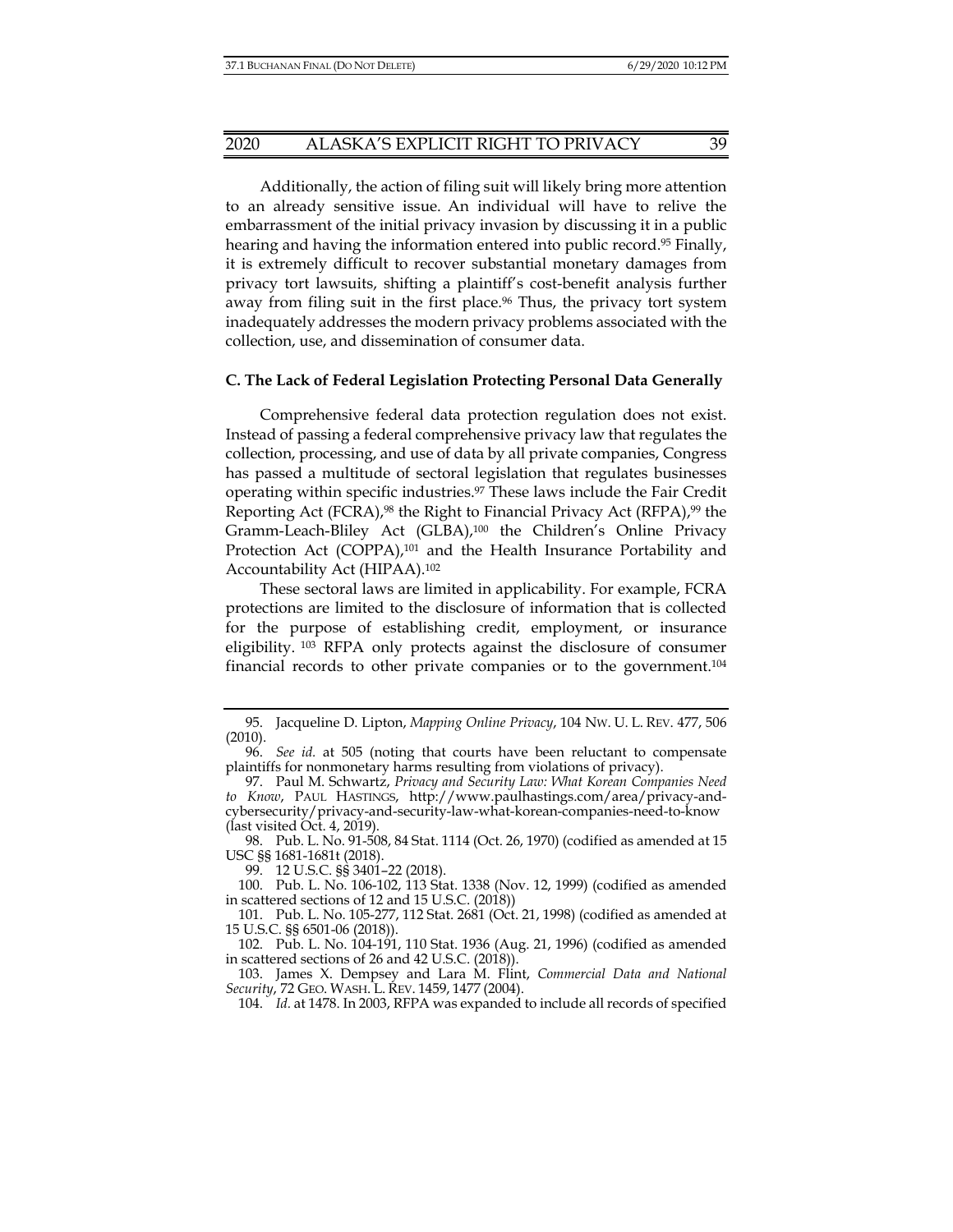Furthermore, the GLBA's privacy provision applies only to financial institutions,105 while COPPA only applies to a website that *knowingly* collects, uses, or discloses personal information on children under thirteen.106 Finally, although HIPAA provides strong protections,107 it only applies to personally identifiable health information held by a covered entity.108 Covered entities are narrowly defined, including only health plans, health care clearinghouses, and health care providers who electronically transmit health information in connection with a transaction.109

In addition to the aforementioned sectoral laws, the Federal Trade Commission (FTC) has broadly interpreted its power to regulate "unfair"110 and "deceptive"111 trade practices under Section 5 of the FTC Act to patrol data privacy violations.<sup>112</sup> Despite having the broadest

businesses, such as real estate agents, jewelers, car dealers, pawnshops, and travel agencies. *Id.*; *see also* CHARLES DOYLE, CONG. RESEARCH SERV., RL33320, NATIONAL SECURITY LETTERS IN FOREIGN INTELLIGENCE INVESTIGATIONS: LEGAL BACKGROUND 19 (2015), https://fas.org/sgp/crs/intel/RL33320.pdf (providing background information on the Right to Financial Privacy Act).

 <sup>105.</sup> FED. TRADE COMM'N, HOW TO COMPLY WITH THE PRIVACY OF CONSUMER FINANCIAL INFORMATION RULE OF THE GRAMM-LEACH-BLILEY ACT 2 (2002), https://www.ftc.gov/system/files/documents/plain-language/bus67-howcomply-privacy-consumer-financial-information-rule-gramm-leach-blileyact.pdf.

 <sup>106.</sup> Pub. L. No. 105-277, 112 Stat. 2681 (Oct. 21, 1998) (codified as amended at 15 U.S.C. §§ 6501-06 (2018)); *Complying with COPPA: Frequently Asked Questions*, FED. TRADE COMM'N, https://www.ftc.gov/tips-advice/business-center/ guidance/complying-coppa-frequently-asked-questions#General%20Questions (last visited Dec. 10, 2019).

 <sup>107.</sup> Pub. L. No. 104-191, 110 Stat. 1936 (Aug. 21, 1996) (codified as amended in scattered sections of 26 and 42 U.S.C.); *Health Insurance Portability and Accountability* Act, CAL. DEPT. OF HEALTH CARE SERVS., https://www.dhcs.ca.gov/ formsandpubs/laws/hipaa/Pages/1.00WhatisHIPAA.aspx (last visited Dec. 10, 2019).

<sup>108</sup>*. HIPAA Privacy Rule: Information for Researchers*, U.S. DEPT. OF HEALTH AND HUMAN SERVS.: NAT'L INSTS. OF HEALTH, https://privacyruleandresearch.nih.gov/ pr\_06.asp (last visited Oct. 10, 2019).

 <sup>110.</sup> Unfair methods are defined as acts or practices that (1) cause or are likely to cause substantial injury to consumers that (2) are not reasonably avoidable by consumers, and (3) the injury is not outweighed by countervailing benefits to consumers. 15 U.S.C. § 45(n) (2018).

 <sup>111.</sup> Deceptive acts or practices are defined as (1) material statements or omissions that (2) are likely to mislead consumers (3) acting reasonably under the circumstances. Letter from James C. Miller III, Chairman, Fed. Trade Comm., to Rep. John D. Dingell, Chairman, Comm. On Energy and Commerce 1–2 (October 14, 1983), https://www.ftc.gov/system/files/documents/public\_statements/ 410531/831014deceptionstmt.pdf.

 <sup>112.</sup> Section 5 of the FTC Act states that "[u]nfair methods of competition in or affecting commerce, and unfair or deceptive acts or practices in or affecting commerce, are hereby declared unlawful." 15 U.S.C. § 45(a) (2018).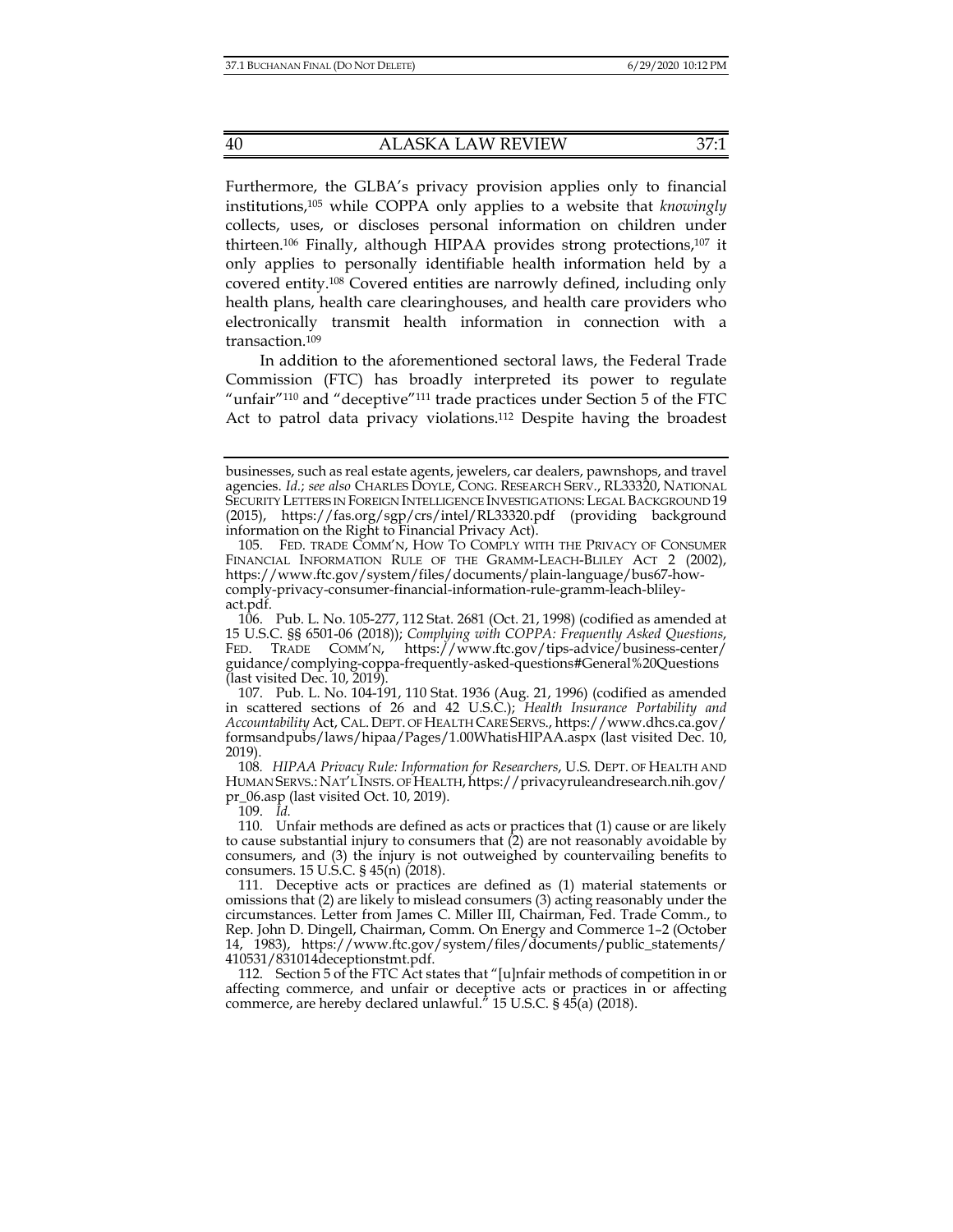power to regulate privacy violations across sectors, the FTC currently lacks the resources and authority necessary to adequately protect consumer privacy.113

As highlighted above, these laws do not cover most personal data that private companies collect, including shopping habits, religious affiliation, sexual preferences, locational data, sensitive health information, personal relationships, and other metadata.114 Therefore, until the federal government passes a comprehensive privacy regulation, the responsibility for protecting most consumer data falls on the states, meaning that it is the Alaska legislature's responsibility to protect its citizens' data.

## **D. Potential Benefits to Companies Created By Comprehensive Privacy Law**

A common argument against comprehensive privacy legislation is that the increased regulation will stifle innovation.115 However, not all innovation should be encouraged, at least not without appropriate regulation and oversight. Innovation must be balanced against the potential harm it might cause. Innovation at the expense of safety and morality is generally deemed socially unacceptable. For example, twentytwo states and the District of Columbia have passed laws limiting the use of autonomous vehicles, citing concerns about safety.116 These states have

 <sup>113.</sup> The FTC does not have the ability to issue outright fines for unfair or deceptive trade practices. *See* 15 U.S.C. § 45(m)(1)(B) (explaining the FTC's remedial powers). Instead, it may only challenge these practices by initiating administrative adjudications. FED. TRADE COMM'N, A BRIEF OVERVIEW OF THE FEDERAL TRADE COMMISSION'S INVESTIGATIVE, LAW ENFORCEMENT, AND RULEMAKING AUTHORITY (2019). The FTC's power to issue legislative, legally binding rules is extremely limited due to the overly burdensome rulemaking process that is required. Beth DeSimone & Amy Mudge, *Is Congress Putting the FTC on Steroids?*, SELLERBEWARE BLOG (Apr. 26, 2010), http:// www.consumeradvertisinglawblog.com/2010/04/is-congress-putting-the-ftcon-steroids.html; *see also* FED. TRADE COMM'N, OPERATING MANUAL § 7.2.3.1 (1971) ("Section 202(a) of Magnuson-Moss provides that the Commission's § 18 authority is its only authority to promulgate rules respecting unfair or deceptive acts or practices.").

 <sup>114.</sup> CHERTOFF, *supra* note 2, at 73. Metadata is internet/telephonic addresses and routing instructions that identify the recipient and the sender of various materials over the internet or telephone. *Id.*

 <sup>115.</sup> *See, e.g.*, DEP'T OF COMMERCE INTERNET POLICY TASK FORCE, COMMERCIAL DATA PRIVACY AND INNOVATION IN THE INTERNET ECONOMY: A DYNAMIC POLICY FRAMEWORK 29 (2010), https://www.ntia.doc.gov/files/ntia/publications/ iptf\_privacy\_greenpaper\_12162010.pdf (noting that commenters on the Privacy and Innovation Notice of Inquiry expressed concerns that national legislation would stifle innovation).

 <sup>116.</sup> Jack Karsten & Darrell West, *The State of Self-Driving Car Laws Across the*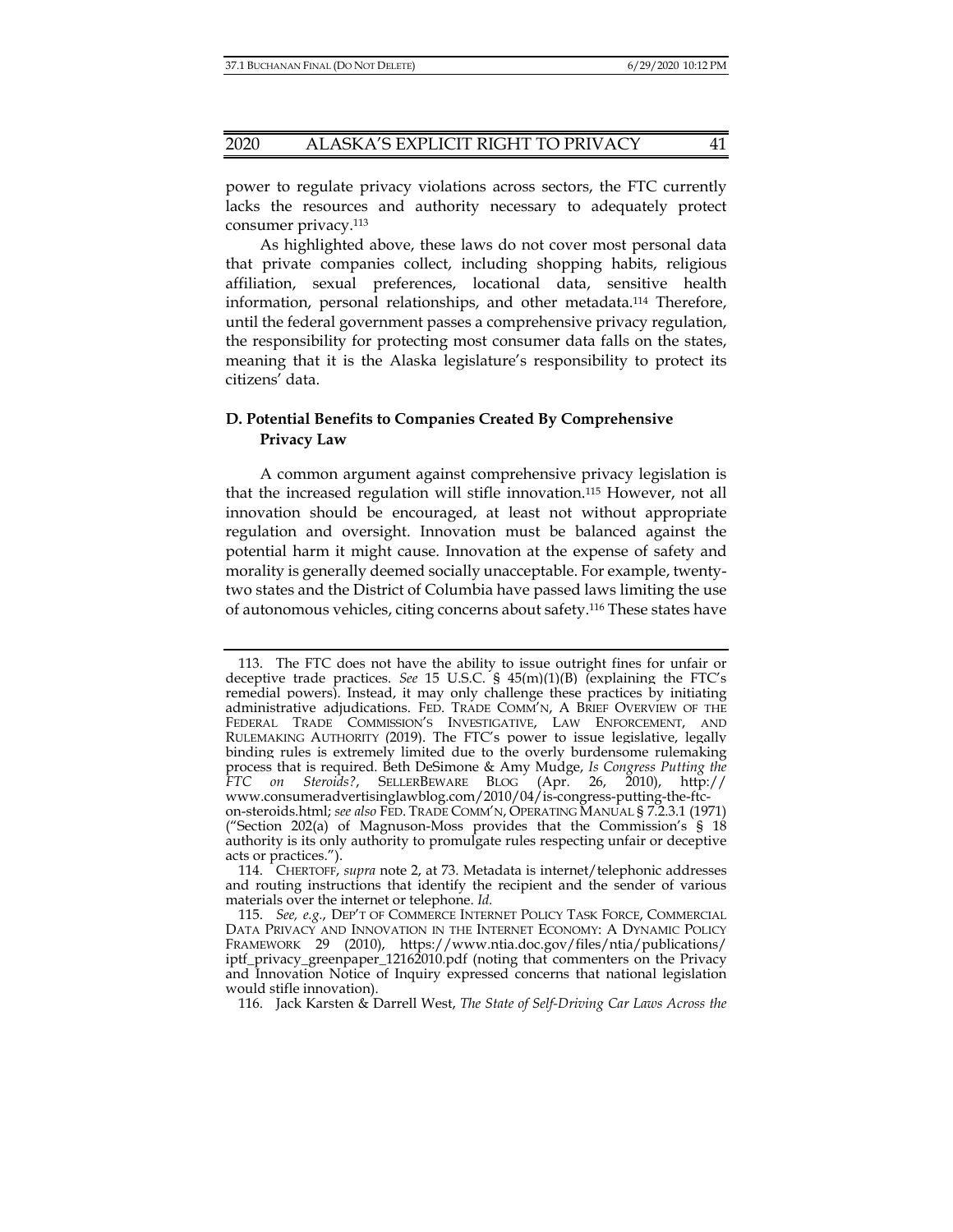determined that the risks posed by autonomous vehicles warrant increased regulation, despite the fact that this regulation will increase the cost to autonomous-vehicle-producing companies.117 Another example is that most countries around the world have banned human reproductive cloning.118 These countries have determined that the potential moral and ethical consequences that might result from human reproductive cloning outweigh the benefits of such an innovation, at least until the proper ethical framework can be developed to enable it.119 Thus, certain limitations to innovation should be considered if the innovation raises safety or moral concerns, like those associated with unregulated data collection.120

Furthermore, increased regulation does not necessarily stifle innovation.121 In fact, increased regulation can encourage positive innovation by incentivizing companies to actively seek solutions to problems that were previously ignored.122 This is because, through regulation, companies are forced to work within specific limitations that did not previously exist.123 For example, stringent emission standards accelerated the pace at which the automobile industry studied combustion, facilitating innovation in emission control and fuel economy.124 Another more relevant example is privacy-enhancing technologies (PETs). PETs are generally "a class of technical measures [aimed] at preserving the privacy of individuals or groups of individuals."125 PETs and other innovative solutions have already begun to emerge and to gain momentum due to laws such as the GDPR and the

117. *See id.* (noting safety concerns associated with autonomous vehicles).

120. *See supra* Section III.A.

*U.S.*, BROOKINGS:TECHTANK (May 1, 2018), https://www.brookings.edu/ blog/techtank/2018/05/01/the-state-of-self-driving-car-laws-across-the-u-s/.

 <sup>118.</sup> *Cloning: Frequently Asked Questions*, NPR, https://www.npr.org/news/ specials/cloning/faq\_blanknav.html (last visited Dec. 18, 2019).

 <sup>119.</sup> *See id.* (noting ethical concerns associated with human reproductive cloning).

 <sup>121.</sup> *See* Roland Bastin & Georges Wantz, *The General Data Protection Regulation: Cross-Industry Innovation*, 15 INSIDE MAGAZINE 51, 52–53 (2017), https://www2.deloitte.com/content/dam/Deloitte/nl/Documents/financialservices/deloitte-nl-fsi-inside-magazine-issue-15-june-2017.pdf (discussing the promotion of innovation through the GDPR); *see also* Rob Atkinson & Les Garner, *Regulation as Industrial Policy: A Case Study of the U.S. Auto Industry,* 1 ECON. DEV. Q. 358, 363–371 (concluding that regulation incentivized innovation within the automobile industry).

 <sup>122.</sup> *See* Bastin & Wantz, *supra* note 121, at 53 (noting that companies will continue to innovate with new rules in mind).

 <sup>124.</sup> *See* Atkinson & Garner, *supra* note 121, at 364 (quoting a former Director of Vehicle Emissions at Chrysler).

 <sup>125.</sup> Johannes Heurix et al., *A Taxonomy for Privacy Enhancing Technologies*, 53 COMPUTERS & SECURITY 1, 1 (2015).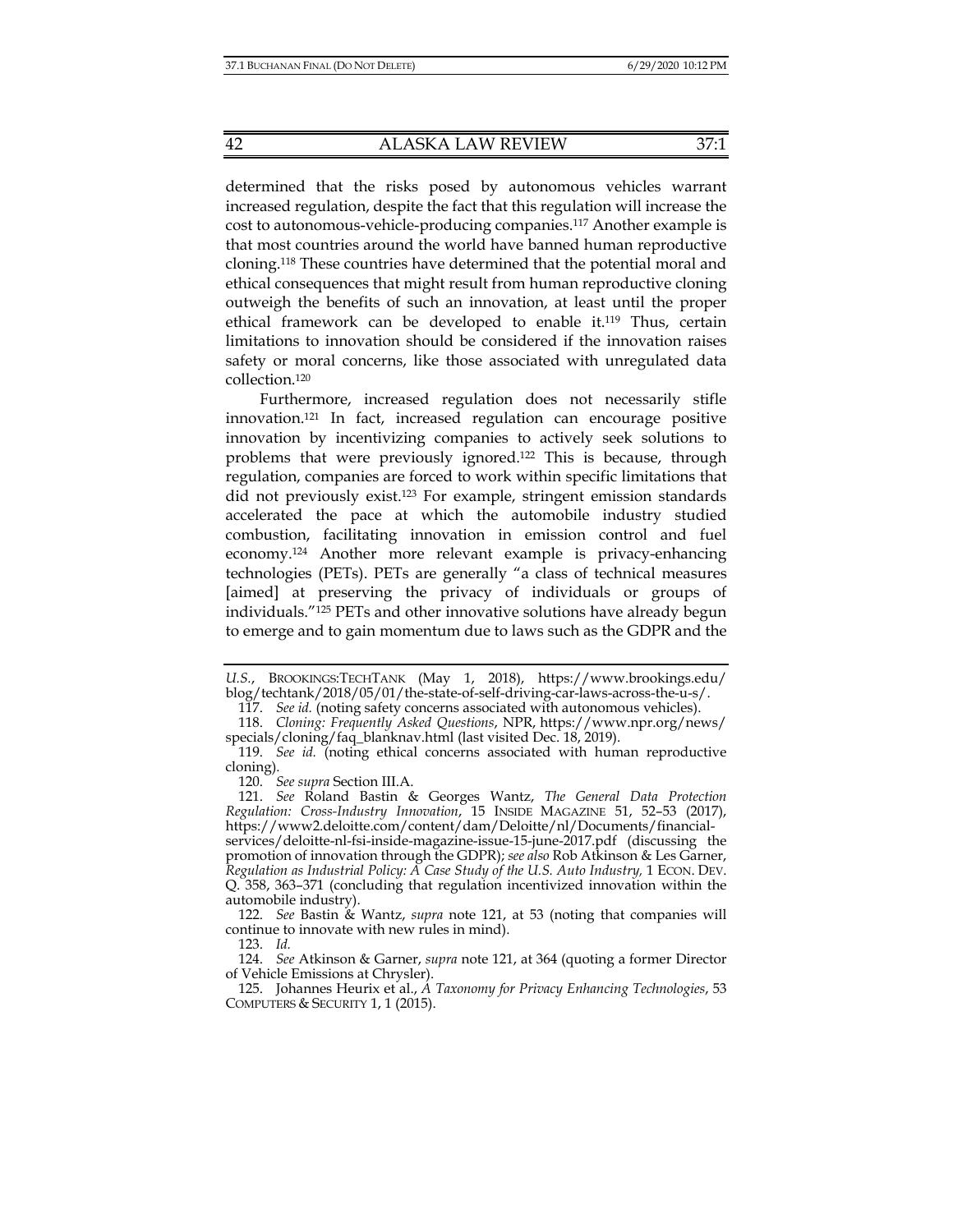CCPA.<sup>126</sup> For example, homomorphic encryption<sup>127</sup> schemes are becoming more prevalent because they allow companies to analyze data without compromising consumer privacy.<sup>128</sup>

Companies would also benefit from comprehensive privacy legislation because such a law would increase user trust. Many consumers recognize that companies are collecting vast amounts of data on them and are deeply anxious about how their personal information is used and protected.129 In fact, current public opinion polls suggest that most Americans believe that their data is inadequately protected.130 The polls also suggest that this lack of trust is causing consumers to provide incomplete or inaccurate data to data collectors.131

 127. Homomorphic encryption schemes enable a company to "run computations on encrypted data without decrypting it." Susan Miller, *Privacy Enhancing Technology for Data Analysis*, GCN (June 17, 2019), https://gcn.com/articles/2019/06/17/privacy-enhancing-technology.aspx. 128. *Id.*

 129. *See* Timothy Morey et al., *Customer Data Designing for Transparency and Trust*, HARV. BUS. REV. (May 2015), https://hbr.org/2015/05/customer-datadesigning-for-transparency-and-trust ("It's not as if consumers don't realize that data about them is being captured, however; 97% of the people surveyed expressed concern that businesses and the government might misuse their data.").

 130. *See, e.g.*, AKAMAI, CONSUMER ATTITUDES TOWARD DATA PRIVACY SURVEY 2018, (2018), https://www.akamai.com/us/en/multimedia/documents/ report/akamai-research-consumer-attitudes-toward-data-privacy.pdf. The Akamai survey found that forty-two percent of respondents believed that web site operators did not care about using personal data responsibly or securely. *Id.*  Another thirty-two percent answered "I think they mostly want to use our data in a responsible and secure way, but they're bad at it." *Id.* Only fourteen percent of respondents answered, "I think they're mostly good at using our data in responsible and secure way[s]." *Id.* Another survey found that "[t]wo percent of Americans expressed trust in social networking websites or applications; six percent trusted online retailers; and twelve percent to nineteen percent trusted federal or state governments, e-mail providers, and cellphone carriers. At the high end, twenty-six percent trusted health insurance companies, and thirty-nine percent trusted banks and credit card companies." NAT'L SCI. BD., SCIENCE & ENGINEERING INDICATORS 2018, 7–71, https://www.nsf.gov/statistics/2018/ nsb20181/assets/404/science-and-technology-public-attitudes-and-

understanding.pdf. Yet another study, conducted by the Pew Research Center, found that "[a] majority of Americans (64%) have personally experienced a major data breach, and relatively large shares of the public lack trust in key institutions—especially the federal government and social media sites—to protect their personal information." AARON SMITH, PEW RESEARCH CTR., AMERICANS AND CYBERSECURITY, (Jan.26, 2017), https://www.pewresearch.org/internet/2017/ 01/26/americans-and-cybersecurity/.

 131. *See, e.g.*, *Patients Holding Back Health Information Over Data Privacy Fears*, HIPAA J. (Jan. 5, 2017), https://www.hipaajournal.com/patients-holding-backhealth-information-over-fears-of-data-privacy-8634/. A consumer poll,

 <sup>126.</sup> *See* THE ROYAL SOC'Y, PROTECTING PRIVACY IN PRACTICE: THE CURRENT USE, DEVELOPMENTAND LIMITS OF PRIVACY ENHANCING TECHNOLOGIES IN DATA ANALYSIS 4 (2019), https://royalsociety.org/-/media/policy/ projects/privacy-enhancingtechnologies/privacy-enhancing-technologies-report.pdf (noting the rise of PET).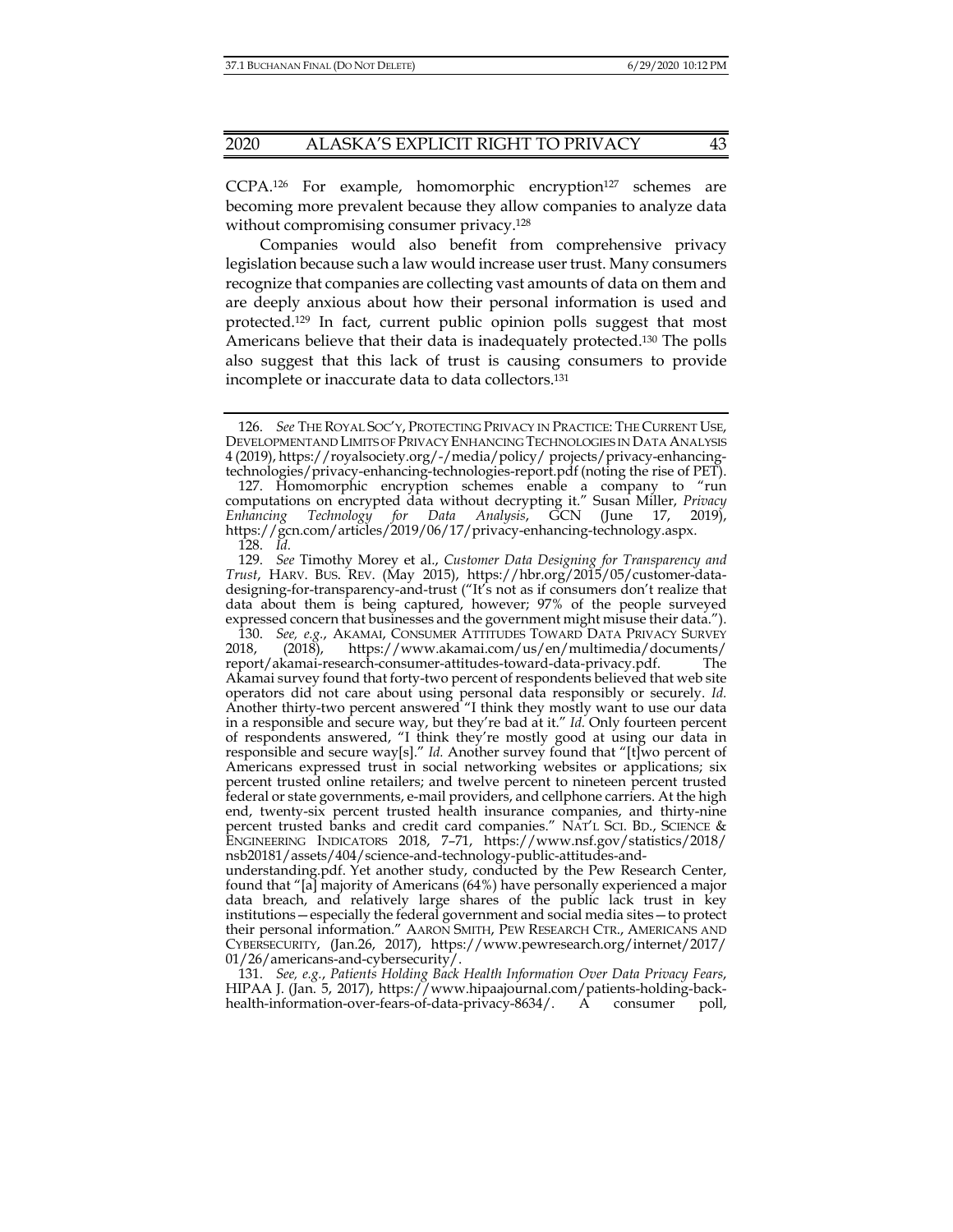44 ALASKA LAW REVIEW 37:1

The lack of consumer trust and data quality is concerning for private companies because trust is the cornerstone to many customer experiences.132 Consumer trust has long been linked to customer satisfaction—which ensures greater customer retention—positive reviews and references, and improved financial outcomes for the company.133 Additionally, consumer trust is more important than ever because consumers are bombarded with options—what was once a choice between a couple of brands is now a global mix of hundreds.134 Compliance with privacy rules could become an effective marketing tool to distinguish one company from another.135

Furthermore, user trust promotes data quality.136 Good-quality data is important for a myriad of reasons. First, it promotes reliable outputs by more accurately predicting consumer behavior.137 These outputs enable companies to better predict consumer trends and develop products that maximize profit. Higher quality data also increases efficiency by decreasing the amount of time spent validating and correcting inaccurate data.138 Finally, good-quality data allows companies to better market their products through more accurate targeting and communication.139

Due to the importance of data quality and consumer trust, companies should prioritize measures that will increase both. States can

 133. Chatura Ranaweea & Jaideep Prabhu, *On the Relative Importance of Customer Satisfaction and Trust as Determinants of Customer Retention and Positive Word of Mouth*, 12 J. OF TARGETING, MEASUREMENT & ANALYSIS FOR MKTG. 82, 89 (2003), https://link.springer.com/content/pdf/10.1057/palgrave.jt.5740100.pdf.

136. Morey et al., *supra* note 129.

138. *Id.*

completed by Black Book in 2016, found that eighty-seven percent of healthcare patients were unwilling to comprehensively share all of their health information with their providers. *Id.* Eighty-nine percent of consumers who had visited a healthcare provider in 2016 admitted to withholding some information during their visits. *Id.*

 <sup>132.</sup> Blake Morgan, *How to Build Trust With Your Customers*, FORBES (June 11, 2018), https://www.forbes.com/sites/blakemorgan/2018/06/11/how-to-buildtrust-with-your-customers/#2f76ca411cd3.

 <sup>134.</sup> Vanessa Mitchell, *Why Customer Trust is More Vital to Brand Survival Than It's Ever Been*, CMO FROM IDG (June 12, 2018), https://www.cmo.com.au/ article/642102/why-customer-trust-more-vital-brand-survival-than-it-everbeen/.

 <sup>135.</sup> Companies are already beginning to emphasize privacy as a way to market their products to consumers. *See, e.g.*, Mike Wuerthele, *'Privacy. That's iPhone' Ad Campaign Launches, Highlights Apple's Stance On User Protection*, APPLEINSIDER (Mar. 14, 2019), https://appleinsider.com/articles/19/03/14/ privacy-thats-iphone-ad-campaign-launches-highlights-apples-stance-on-userprotection.

 <sup>137.</sup> Hugo Moreno, *The Importance of Data Quality—Good, Bad or Ugly*, FORBES (June 5, 2017), https://www.forbes.com/sites/forbesinsights/2017/06/05/theimportance-of-data-quality-good-bad-or-ugly/#299fc96010c4.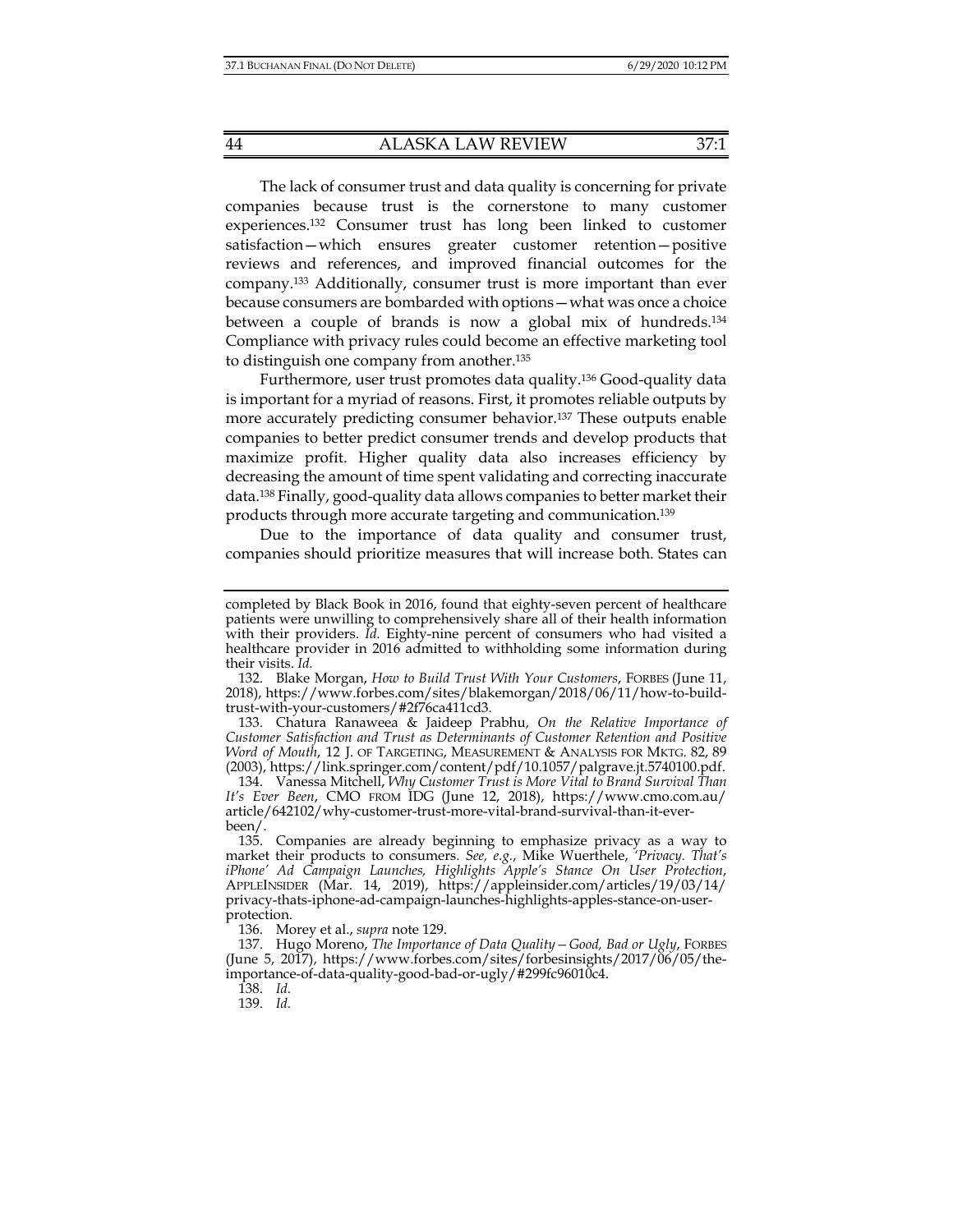#### 2020 ALASKA'S EXPLICIT RIGHT TO PRIVACY 45

increase user trust and data quality by adopting comprehensive privacy legislation. Polling suggests that adopting a policy that provides individuals with greater control over and protection of their data can increase public trust.140 If Alaskans believe that the data they share online will be safe, they will be more likely to provide accurate data about themselves.141 Therefore, private companies should welcome comprehensive data privacy legislation because its adoption could benefit private companies.

# **IV. AMERICAN VALUES CHANGE THE CALCULUS: CERTAIN ELEMENTS OF OTHER COMPREHENSIVE PRIVACY LAWS ARE LIKELY INCOMPATIBLE WITH AMERICAN VALUES**

This Section will detail how the American conception of privacy is unique and how it substantially affects any proposed privacy legislation. The American conception of privacy focuses on privacy as liberty. The importance of liberty is perhaps even more overt in Alaska with the state's naturally rugged terrain and fiercely independent residents.142 To better understand the American, and thus Alaskan, conception of privacy this Section will contrast the American conception with the European conception of privacy as dignity. Then it will argue that the American conception of privacy coupled with the prevalence of the First Amendment would likely prevent the adoption of a provision granting the right to be forgotten.

#### **A. The Alaskan and American Conception of Privacy**

The American conception of privacy is unique. For Americans, privacy focuses on protecting liberty.143 The focus on liberty is perhaps even more distinct in Alaska, "the home of people who prize their individuality and who have chosen to settle or to continue living here in order to achieve a measure of control over their own lifestyles which is

 <sup>140.</sup> *See, e.g.*, Abigail Geiger, *How Americans Have Viewed Government Surveillance and Privacy Since Snowden Leaks*, PEW RESEARCH CTR.: FACTTANK (June 4, 2018), http://www.pewresearch.org/fact-tank/2018/06/04/how-americanshave-viewed-government-surveillance-and-privacy-since-snowden-leaks/. The Pew Research Center Survey conducted in 2015 found that ninety-three percent of Americans found it important to be in control of who can get information about them. *Id.* It also found that ninety percent of Americans also believed that controlling what information is collected about them is important. *Id.* 

 <sup>141.</sup> *Id.*

 <sup>142.</sup> *See* Ravin v. State, 537 P.2d 494, 504 (Alaska 1975).

 <sup>143.</sup> James Whitman, *The Two Western Cultures of Privacy: Dignity Versus Liberty*, 113 YALE L.J. 1151, 1161 (2004).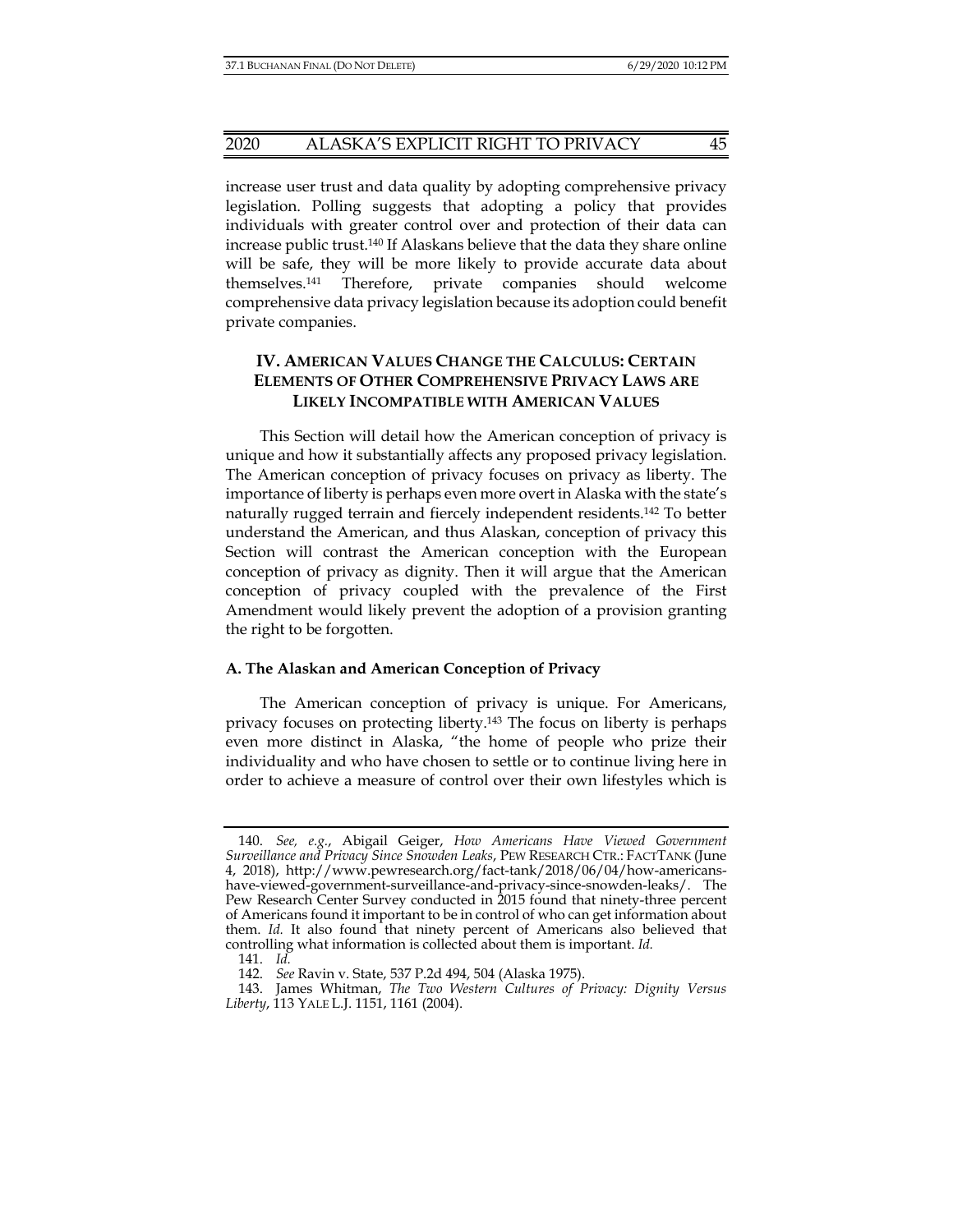now virtually unattainable in many [other] states."144 Privacy as liberty is best understood as the right to be free from unwanted government intrusions into private spaces, especially into one's home.145 Liberty has evolved beyond spatial bounds to also protect freedom of belief, thought, and expression.146 Yet American privacy law, however construed, still "tends to imagine the home as the primary defense, and the state as the primary enemy."147 Generally, where American law recognizes a privacy violation, it is precisely because the government has involved itself in the matter.<sup>148</sup> Thus, the less involved the government is in an alleged privacy violation and the further it is from one's home, the less likely the violation will be recognized.<sup>149</sup>

To better understand the American and Alaskan conception of privacy, it is helpful to contrast it with the European Union's conception of privacy. Whereas the American notion of privacy focuses on privacy as liberty, the European conception centers on privacy as dignity.150 The Europeans' conception of privacy as dignity is best understood as the "right to one's image, name, and reputation."151 What matters to Europeans is the right to control their public image. European privacy law, specifically the right to be forgotten, has developed to protect a kind of personhood where every person, no matter his or her social status, has the right to a respectable public image.152

Additionally, the United States Constitution does not provide an explicit right to privacy.153 Federal privacy rights have thus been implied by the Supreme Court's interpretation of the Constitution.154 This

 <sup>144.</sup> *Ravin*, 537 P.2d at 504.

 <sup>145.</sup> Susan P. Stuart, *Fun with Dick and Jane and Lawrence: A Primer on Education Privacy as Constitutional Liberty*, 88 MARQ. L. REV. 563, 572 (2004).

 <sup>146.</sup> *Id.* The freedoms of thought, belief, and expression are encompassed in the First Amendment. Section IV.B *infra* describes how the First Amendment has influenced the development of American privacy law.

 <sup>147.</sup> Whitman, *supra* note 143, at 1215.

 <sup>148.</sup> *Id.*

 <sup>149.</sup> *See id.* at 1194–95 (explaining how privacy protections are significantly more limited outside the home).

 <sup>150.</sup> *Id.* at 1161.

 <sup>151.</sup> *Id.* at 1167.

 <sup>152.</sup> *Id.* at 1211 ("[Dignity is defined as a] certain kind of personhood: a kind of personhood founded in the commitment to a society in which every person, of every social station, has the right to put on a respectable public face.").

 <sup>153.</sup> *Compare* U.S. CONST. *with* Charter of Fundamental Rights of the European Union, 2012 O.J. (C 326), ch. II, art. 8; *see also* Ryan Moshell, *And Then There Was One: The Outlook for a Self-Regulatory United States Amidst a Global Trend Toward Comprehensive Data Protection*, 37 TEX. TECH. L. REV. 357, 373 (2005) (describing the lack of an explicit right to privacy in the United States).

 <sup>154.</sup> *See, e.g.*, Griswold v. Connecticut, 381 U.S. 479 (1965) (finding the right to privacy through the penumbras of enumerated rights in the First, Third, Fourth, Fifth, Ninth, and Fourteenth Amendments); Roe v. Wade, 410 U.S. 113 (1973);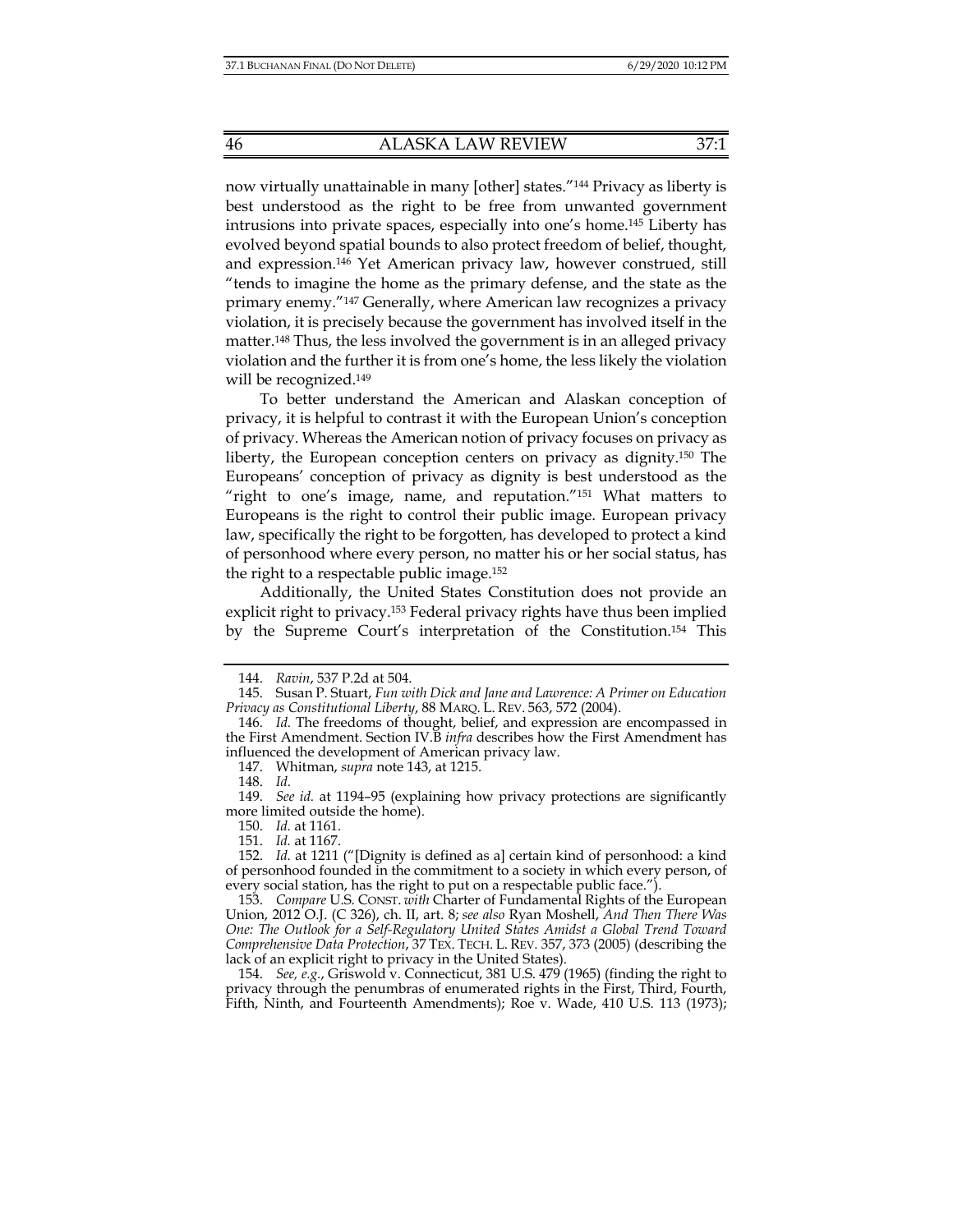#### 2020 ALASKA'S EXPLICIT RIGHT TO PRIVACY 47

approach is inherently limiting because rights explicitly recognized by the United States Constitution will always supersede privacy rights. Although the Alaska Constitution recognizes an explicit right to privacy, these rights must not conflict with rights expressly recognized by the Federal Constitution.155 Therefore, even if the Alaska legislature passed legislation that was consistent with the Alaska Constitution, the law could be struck down federally if it is considered inconsistent with the Federal Constitution.

#### **B. The Right to Be Forgotten**

Any proposed law should exclude the right to be forgotten. The right to be forgotten, a uniquely European concept arising from the European conception of privacy as dignity,156 enables a consumer to request that a business delete all data pertaining to him that is no longer necessary for a legitimate business or legal purpose.157

The adoption of a right to be forgotten would likely be incompatible with the First Amendment. The First Amendment generally prevents the government from passing laws that control or limit the dissemination of information.158 Occasionally, an individual's privacy expectations conflict with the dissemination of information. In conflicts between privacy expectations and the First Amendment, the First Amendment almost always prevails.159 The First Amendment's dominance arises from its

Lawrence v. Texas, 539 U.S. 558 (2003).

 <sup>155.</sup> *See* U.S. CONST. art. IV (establishing that the federal constitution, and federal law generally, take precedence over state laws and constitutions).

 <sup>156.</sup> *See generally* Whitman, *supra* note 143 (discussing the differences between the American conception of privacy and the European conception).

 <sup>157.</sup> *GDPR: Right to be Forgotten*, INTERSOFT CONSULTING*,* https://gdprinfo.eu/issues/right-to-be-forgotten/ (last visited Dec. 16, 2019). This concept is a key component of the GDPR. However, the concept existed long before it was explicitly written into law. For example, in *Google v. Spain*, the European Court of Justice ruled that European citizens have the right to request that companies operating commercial search engines that gather personal information for profit, such as Google, remove links to personal information. Opinion of Advocate General Jääskinen, Case C-131/12, Google Spain SL, Google Inc. v. Agencia Española de Protección de Datos (AEPD), Mario Costeja González, 2013 E.C.R. 424.

 <sup>158.</sup> Eugene Volokh, *Freedom of Speech and Information Privacy: The Troubling Implications of a Right to Stop People From Speaking About You*, 52 STAN. L. REV. 1049, 1050–51 (2000).

 <sup>159.</sup> *See, e.g*., Time, Inc. v. Hill*,* 385 U.S. 374, 389 (1975) (holding that unless there is a finding of malicious intent, press statements are protected under the First Amendment even if they are otherwise false or inaccurate); N.Y. Times Co. v. Sullivan*,* 376 U.S. 254, 279–80 (1964) (holding that news publications could not be liable for libel of public officials unless there is proof of actual intent or recklessness); Sipple v. Chronicle Publishing Co., 154 Cal. App. 3d 1040, 1048-49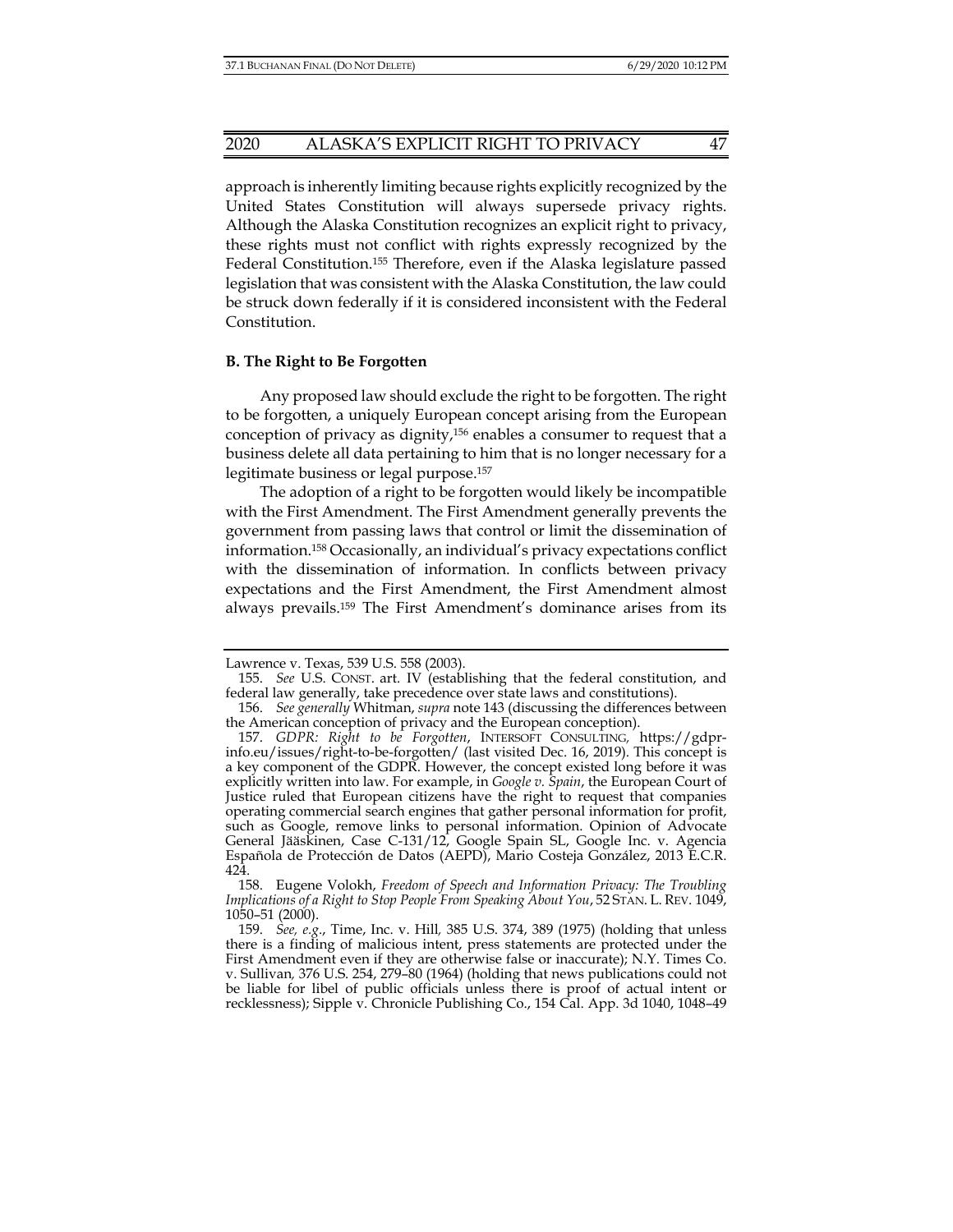modern interpretation dictating that newsworthy information information of legitimate public interest—should be uninhibited.160 Thus, once data about any individual has been made public, it is extremely difficult to remove it.

Further complicating the constitutionality of the right to be forgotten is the commercial speech doctrine<sup>161</sup> and the Supreme Court's ruling in *Citizens United v. Federal Election Commission*. 162 Traditionally, the Court has applied a more relaxed version of its First Amendment tests to commercial speech, relying on a form of intermediate scrutiny.163 More recently, in *Citizens United*, the Supreme Court determined that corporations are entitled to the same First Amendment protections as natural persons or traditional press companies.164 Under this decision, the First Amendment has expanded beyond protecting only the individual and the media.165 Now the First Amendment protects corporations not only when they use information to express themselves and to keep the public informed, but also when they use data to market products.166

Even though Alaska, much like the European Union, recognizes an explicit right to privacy, this does not permit Alaska to promote this right

 161. The commercial speech doctrine is a tricky doctrine without a concrete definition. Kathryn E. Gilbert, *Commercial Speech in Crisis: Crisis Pregnancy Center Regulations and Definitions of Commercial Speech*, 111 MICH. L. REV. 591, 596 (2013). However, if the speech "proposes a commercial transaction," or is "related solely to the economic interests of the speaker," it is considered commercial speech. *Id.*  at 598.

162. 558 U.S. 310 (2010).

 163. If the court determines that the speech in question is commercial speech, then the regulation curtailing such speech would have to directly advance the asserted government interest, and the regulation must be narrowly tailored. Cent. Hudson Gas & Elec. Corp. v. Pub. Serv. Comm'n, 447 U.S. 557, 564–65 (1980).

164. 558 U.S. at 365–66.

 165. *See id.* at 319 ("The Government may regulate corporate political speech through disclaimer and disclosure requirements, but it may not suppress that speech altogether.").

 166. *Id.*; *see also* Eugene Volokh, *Freedom for the Press as an Industry, or For the Press as a Technology? From the* Framing *to Today*, 160 U. PA. L. REV. 459, 538–39 (2012) (noting that the Supreme Court continues to provide equal treatment to speakers without regard to whether they are members of the press)*;* United States v. Caronia, 703 F.3d 149, 168–69 (2nd Cir. 2012) (holding that off-label promotion of FDA-approved drugs is protected by the First Amendment).

<sup>(1984) (</sup>holding that a newspaper's right to publish intimate information outweighed Sipple's right to keep his sexual orientation a secret because the information became newsworthy after Sipple became a national hero for preventing President Ford's assassination).

 <sup>160.</sup> Neil M. Richards, *Reconciling Data Privacy and the First Amendment*, 52 UCLA L. REV. 1149, 1155 (2005) (quoting N.Y. Times Co. v. Sullivan, 376 U.S. at 270); *see generally*, Erin C. Carroll, *Making News: Balancing Newsworthiness and Privacy in the Age of Algorithms*, 106 GEO. L.J. 69 (2017) (discussing how the press has used the broad definition of newsworthiness to shield itself against invasion of privacy lawsuits).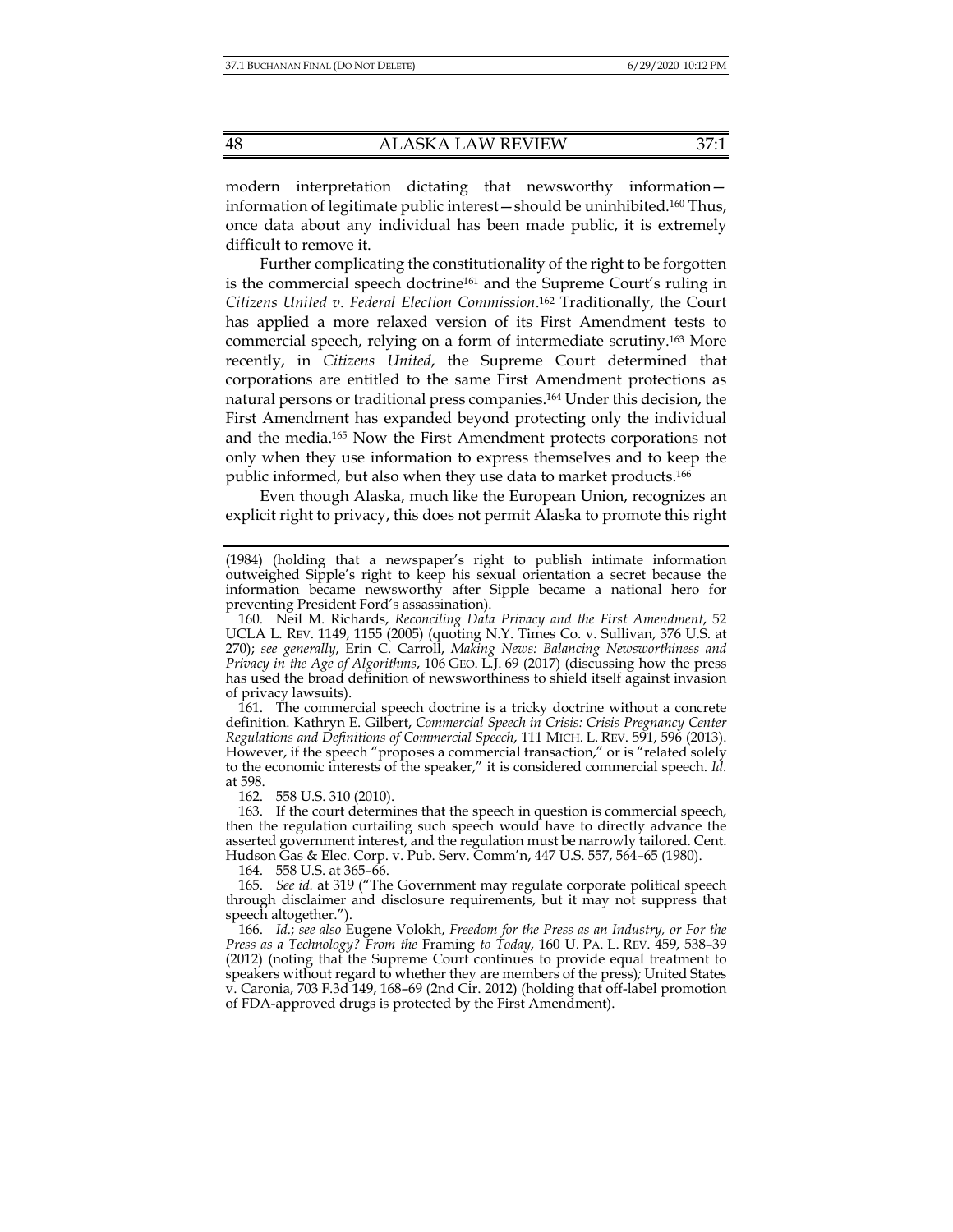at the expense of the First Amendment. The First Amendment provides broad protection of expression. Thus, the right to be forgotten is not easily defensible under the First Amendment's current interpretation. However, legislation in Alaska could include a number of other privacy protections that would sufficiently address the underlying concerns driving the right to be forgotten. These possibilities are discussed in the following Section.

## **V. WHAT THIS PRIVACY LEGISLATION SHOULD INCLUDE**

This Section will discuss what the Alaska legislature should include in its comprehensive privacy law. It will begin by arguing that any comprehensive privacy law should be grounded in the Asian-Pacific Economic Cooperation (APEC) privacy principles.167 It will then describe specific elements that should be included, using the CCPA<sup>168</sup> and the GDPR169 for guidance.

# **A. Establishing a Strong Foundation: Utilization of a Commonly Accepted Framework**

The privacy legislation should be grounded in a set of broadly applicable principles predicated on the APEC privacy principles.170 The APEC privacy principles include broad notions such as notice, the prevention of harm, collection limitation, use limitation, choice, maintenance of the integrity of personal information, security safeguards, and accountability.171 Grounding legislation in the APEC privacy principles will provide a strong base of data protection and user control,

 <sup>167.</sup> ASIA-PACIFIC ECON. COOPERATION, APEC PRIVACY FRAMEWORK 2015 (2017).

 <sup>168.</sup> CAL. CIV. CODE §§ 1798.100–199 (2019).

 <sup>169.</sup> Council Regulation 2016/679, art. 4, of the European Parliament and of the Council of 27 April 2016 on the Protection of Natural Persons with Regard to the Processing of Personal Data and on the Free Movement of Such Data, and repealing Directive 95/46/EC (General Data Protection Regulation), 2016 O.J. (L 119) 1 [hereinafter GDPR].

 <sup>170.</sup> Though the Fair Information Privacy Principles (FIPPs) and the Organisation for Economic Co-operation and Development (OECD) privacy principles are more commonly used when discussing privacy principles, I chose the APEC privacy principles because I found their language more appealing. The APEC privacy principles are essentially the same as the OECD privacy principles; however, I prefer their phrasing over the OECD privacy principles. *See* Andrei Gribakov, *Cross-Border Privacy Rules in Asia: An Overview*, LAWFARE (Jan. 3, 2019), https://www.lawfareblog.com/cross-border-privacy-rules-asia-overview

<sup>(</sup>noting the similarities between the APEC privacy principles and the OECD principles).

 <sup>171.</sup> *See* ASIA-PACIFIC ECON. COOPERATION, *supra* note 167, at 10–22 (listing the APEC principles).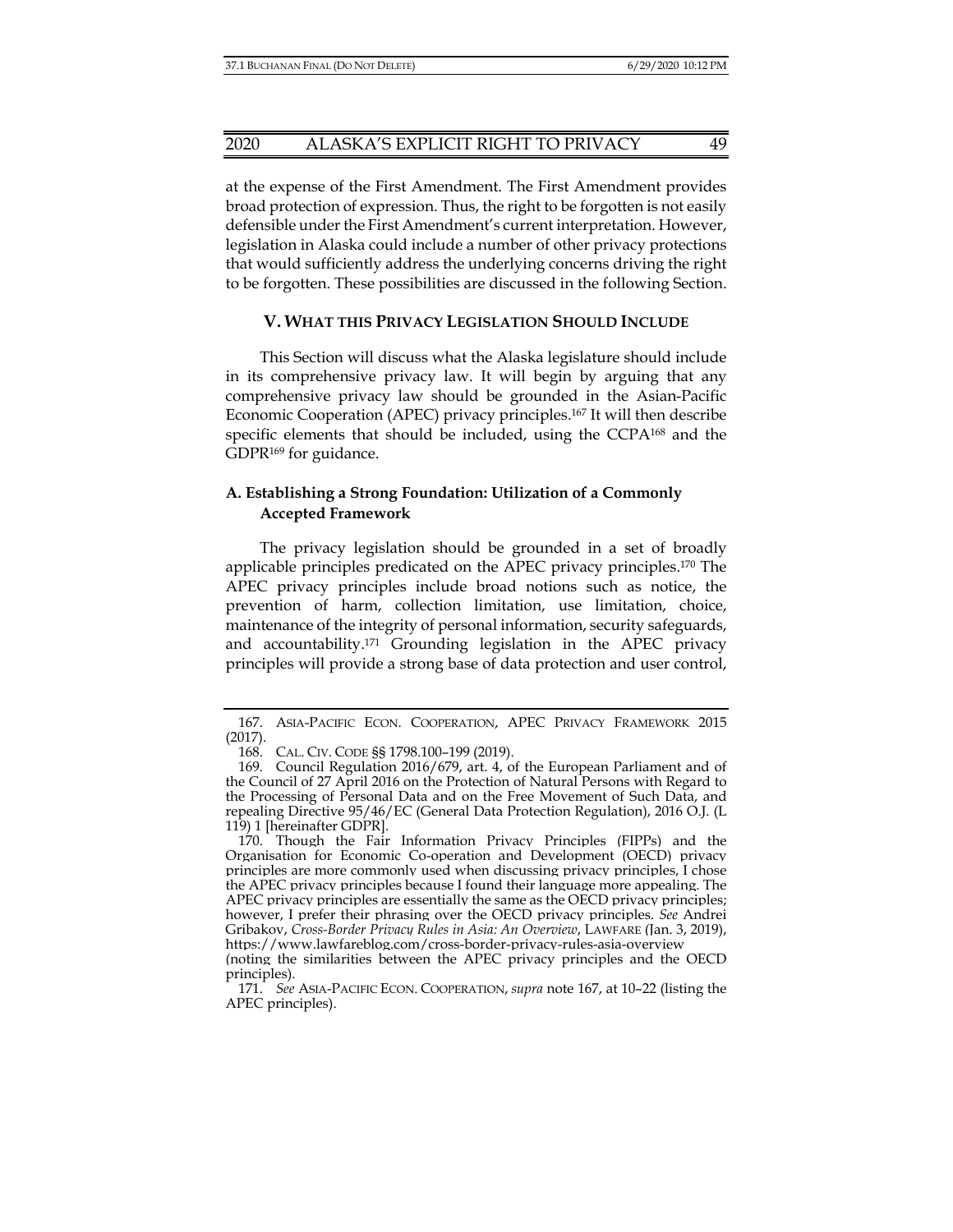while simultaneously providing the legislature with a sound starting point that other nations around the world have used. Thus, the Alaska legislature should consider utilizing the APEC privacy principles as the foundation of any proposed legislation.

First, the Alaska law should require companies to develop data collection and use policies and procedures that prevent data's misuse.172 Specifically, the companies should be required to consider the risks associated with the use of personal data and take proportionate measures to mitigate the harm based on the likelihood and severity of harm threatened by such use.173 The required compliance program should compel companies to provide clear and easily accessible statements about their data privacy policies before or at the time that personal data is collected.174 If the statement cannot be provided before or at the time of collection, then the company should provide it as soon as practicably possible after collection.175 Upon completion of a risk analysis, companies should limit collection to information that is relevant to a specific purpose that is both lawful and fair.176

Once the data is collected, companies should limit the use of the collected data to circumstances that fulfill the original purposes of collection (unless the individual provides consent), to provide a service or product requested by the consumer, or to meet a legal obligation.<sup>177</sup> Companies should also ensure that consumer information is accurate, complete, and up-to-date.178 Additionally, companies should implement appropriate safeguards to minimize loss or unauthorized access, use, modification, or disclosure of personal information.179 These safeguards should balance the likelihood and severity of harm resulting from usage of the personal data, the context in which the data is stored, and the data's sensitivity.<sup>180</sup> The safeguards should be periodically reassessed and

177. *Id.* at 14.

 <sup>172.</sup> *See id.* at 10 (recognizing the need to prevent the misuse of such sensitive information).

 <sup>173.</sup> *Id.* at 10–11.

 <sup>174.</sup> *See id.* at 11 (noting that statements should include "a) the fact that personal information is being collected; b) the purpose for which personal information is collected; c) the types of persons or organizations to whom personal information might be disclosed; d) the identity and location of the personal information controller ...; e) the choices and means the personal information controller offers individuals for limiting the use and disclosure of, and for accessing and correcting, their personal information.").

 <sup>175.</sup> *Id.* at 12.

 <sup>176.</sup> *Id.* at 13. Notice to and consent of the individual should be provided during collection, where appropriate. *Id.* at 14.

 <sup>178.</sup> *Id.* at 17.

 <sup>179.</sup> *Id.* 

 <sup>180.</sup> *Id.*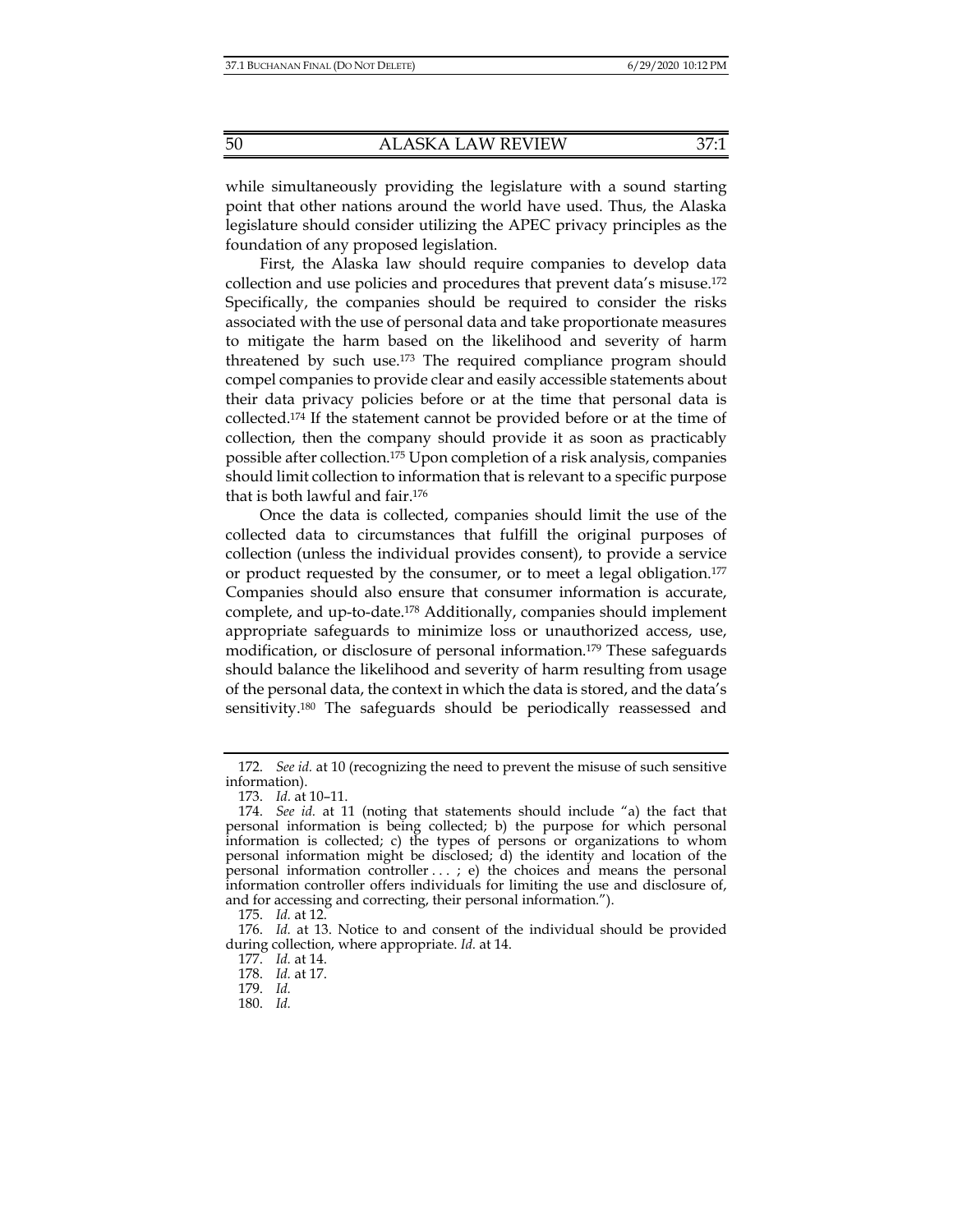reviewed.181

Second, the law should provide consumers with certain explicit rights. The law should empower consumers to exercise some choice regarding the collection, use, and disclosure of their information through clear, prominent, accessible, and affordable mechanisms.182 Consumers should also be able to obtain confirmation from the controller of whether it holds personal information about them.183 Upon provision of sufficient proof of identity, the company should provide the individual with the requested data.184 The company should also provide consumers with the right to correct, complete, or amend information about them.185 This ensures that the data retained by companies on individuals is accurate and up to date. If the company denies a request, it should provide reasons for its denial and an opportunity for the consumer to appeal the decision.186

Finally, the law should ensure that companies are held accountable for compliance with the aforementioned principles. Thus, the law must contain enforcement provisions that facilitate compliance. Companies should also be required to exercise due diligence and take reasonable steps, when transferring data, to ensure that the recipient sufficiently protects personal information.187

Compliance with the APEC privacy principles will provide a solid foundation upon which to build. These principles not only ensure an adequate level of data protection, but also provide for some commonality among jurisdictions that have already passed privacy regulation.<sup>188</sup> Thus,

personal-information/ (noting the similarities between the GDPR and the APPI); *What is the LGPD? Brazil's Version of the GDPR*, GDPR.EU, https://gdpr.eu/gdpr-

 <sup>181.</sup> *Id.* 

 <sup>182.</sup> *Id.* at 15.

 <sup>183.</sup> *Id.* at 17–18.

 <sup>184.</sup> *Id.* at 18. The requested data should be provided at a non-excessive charge, in a reasonable manner, and in a generally understandable form. *Id.* 

 <sup>185.</sup> *Id.* These right should be provided so long as compliance with such request is not unreasonable or disproportionate to the individual's privacy risk. *Id.* 

 <sup>186.</sup> *Id.* at 19.

 <sup>187.</sup> *Id.* at 22.

 <sup>188.</sup> *See, e.g.*, GDPR, *supra* note 169; Lei Geral de Proteção de Dados Lei No. 13, 709, de Agosto 14, 2018, Aug. 15, 2018 (Braz.) [hereinafter LGPD]; Kojin Joho No Hogo Ni Kansuru Horitsu [Act on the Protection of Personal Information], Law No. 57 of 2003 (Japan), translated in Amended Act on the Protection of Personal Information (Tentative Translation), Pers. Info. Protection Commission (Dec. 2016) [hereinafter APPI], https://www.ppc.go.jp/files/pdf/Act\_on\_the\_ Protection\_of\_Personal\_Information.pdf. Though the GDPR, the LGPD, and the APPI have their differences, at their core they are founded on the same principles as the GDPR—the OECD privacy principles. *See* Kensaku Takase, *GDPR Matchup: Japan's Act on the Protection of Personal Information,* IAPP (Aug. 29, 2017), https://iapp.org/news/a/gdpr-matchup-japans-act-on-the-protection-of-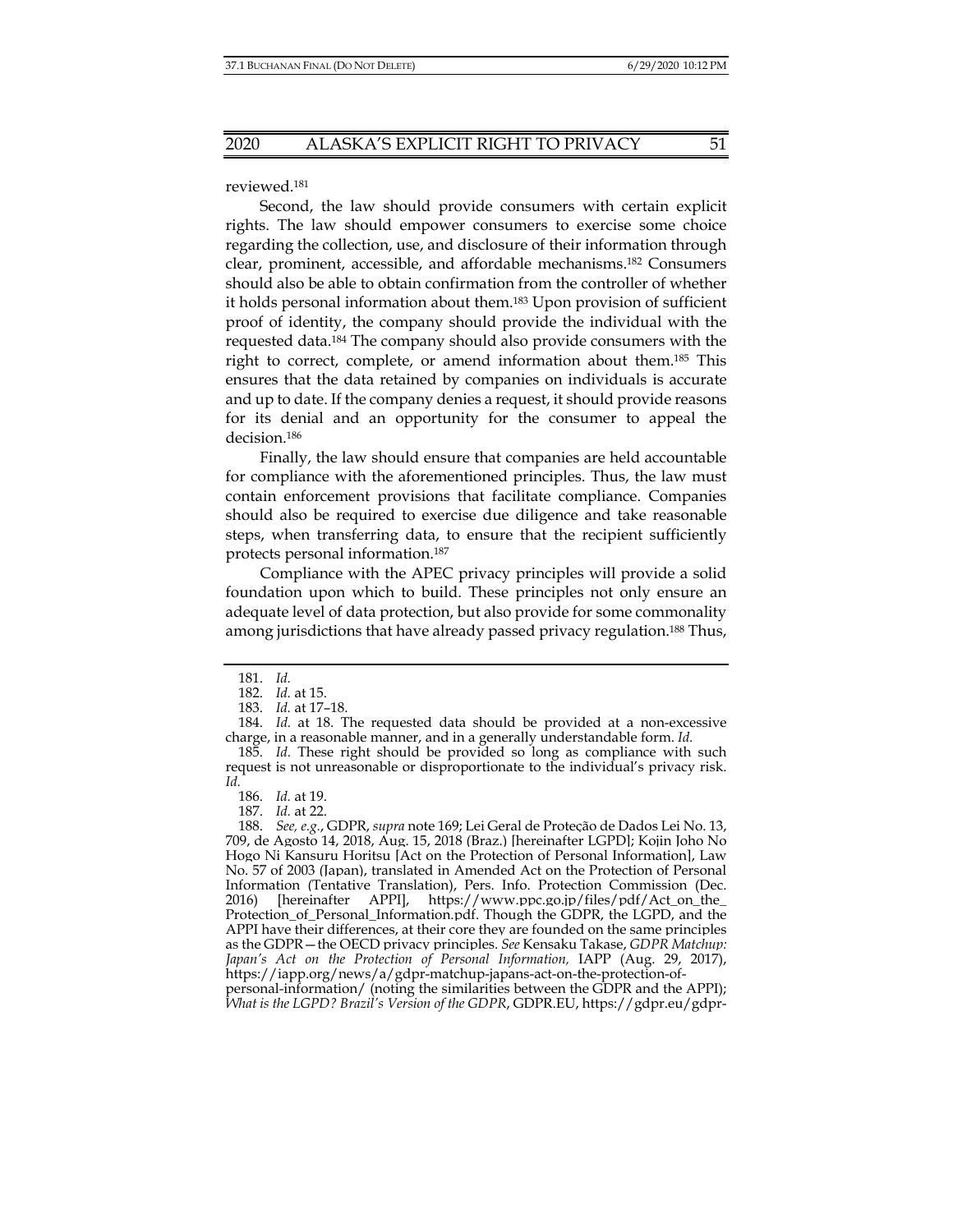Alaska's legislature should consider grounding any privacy legislation in these principles.

#### **B. Incentivizing Compliance Through Strong Penalties**

The Alaska legislature should include significant penalties for noncompliance in its privacy legislation. In this context, significant means reasonably calculated to effectively influence a business's decisionmaking calculus, without being excessive. A significant penalty will ensure that the businesses are not simply deciding that the fine for violating the legislation is more favorable than not collecting, using, or selling a consumer's data. The actual or threatened imposition of sanctions can deter corporate wrongdoing. Because corporate activity is generally undertaken to achieve some economic benefit, corporate executives normally make business decisions based on calculations of potential economic costs and benefits.189 Therefore, high economic penalties for non-compliance could be effective in deterring companies from violating the law.

Both California and the European Union have crafted legislation with significant penalty provisions. The Alaska legislature should look to these models when crafting its own penalty structure. The GDPR has the most extensive penalty structure, providing both a private right of action and hefty administrative fines for *any* violation of rights explicitly provided by the GDPR.190 Therefore, a company might be liable for paying both administrative fines and civil damages for the same violation. The CCPA, on the other hand, has far weaker penalties for violations. Under the CCPA, no administrative agency has the power to impose administrative fines.191 Furthermore, it only provides a private right of action under a narrow scope of circumstances: for example, when a company fails to implement and maintain reasonable security procedures.192

The Alaska legislature should consider adopting a position that lies somewhere between these two approaches. Instead of adopting a private right of action for *all* violations of the law, the Alaska legislature should

vs-lgpd/ (last visited May 29, 2020) (noting the similarities between the GDPR and LGPD). The APEC privacy principles are derivative of the OECD privacy principles. Gribakov, *supra* note 170. Thus, grounding Alaska's privacy law in the APEC privacy principles will reduce compliance costs by ensuring core similarities with other international privacy regimes.

 <sup>189.</sup> Charles R. Nesson, *Developments in the Law: Corporate Crime: Regulating Corporate Behavior Through Criminal Sanctions*, 92 HARV. L. REV. 1227, 1235 (1979).

 <sup>190.</sup> GDPR *supra* note 169, at art. 79, 83.

 <sup>191.</sup> *See generally* CAL. CIV. CODE §§ 1798.100–1798.199 (2019).

 <sup>192.</sup> *Id.* § 1798.150.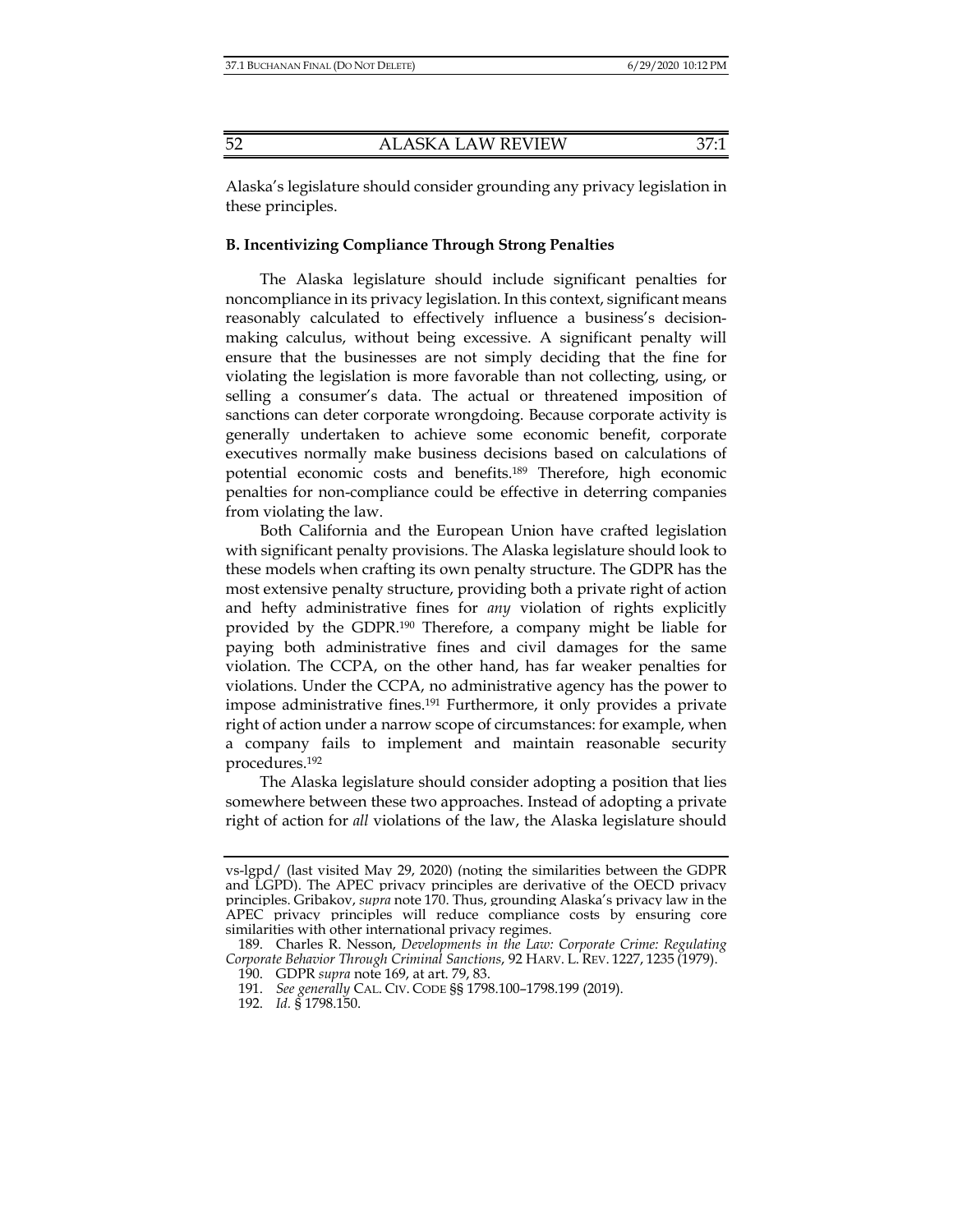include a private right of action for violations of reasonable security practices, similar to what exists under the CCPA. Unlike the CCPA, the Alaska law should grant an administrative agency the authority to issue fines for any violation of Alaska's privacy legislation. This approach should incentivize compliance without being overly burdensome by forcing companies to pay administrative fines *and* litigation expenses for the same violation. Citizens will be incentivized to hold companies accountable for data breaches resulting from poor data protection policies, while an administrative body will be responsible for enforcing all other violations of the act. An additional benefit of the bifurcation of responsibility is that it will reduce the future administrative agency's budgetary needs. Instead of having to enforce all areas of the law, it will only need to focus on enforcing violations not covered under data breach litigation.

#### **C. Financial Incentives**

Another provision that the legislature should consider borrowing from existing privacy legislation is the CCPA's financial incentives provision. The CCPA provides that "[a] business may offer financial incentives . . . for the collection of personal information, the sale of personal information, or the deletion of personal information."193 Financial incentives have proven successful in increasing and maintaining participation in other areas and could prove useful in encouraging consumers to part with their data.

For example, financial incentives have been shown to increase participation in physical activity promotion programs utilizing activity trackers.194 Financial incentives, such as profit sharing, project and scheduled bonuses, and stock options and warrants have also been effective in motivating higher levels of performance and productivity in employees.195 Therefore, the adoption of a provision permitting private entities to offer financial incentives for the collection, sale, or disclosure

 <sup>193.</sup> *Id.* § 1798.125(b)(1).

<sup>194</sup>*. See* Jan-Niklas Kramer et al., *A Cluster-Randomized Trial on Small Incentives to Promote Physical Activity*, 56 AM. J. PREVENTATIVE MED. e45, e48 (2019) (noting that the personal financial incentive group had 5.94% participation, while the control group had 3.23% participation).

 <sup>195.</sup> Adam Grant & Jitendra Singh, *The Problem with Financial Incentives—and What to Do About It*, U. PA. (Mar. 30, 2011), https:// knowledge.wharton.upenn.edu/article/the-problem-with-financial-incentivesand-what-to-do-about-it/; *see also* ANDREW BALLENTINE ET AL., THE ROLE OF MONETARY AND NONMONETARY INCENTIVES IN THE WORKPLACE AS INFLUENCED BY CAREER STAGE 1–2 (2019), https://edis.ifas.ufl.edu/pdffiles/HR/HR01600.pdf (discussing the value of monetary and nonmonetary incentives).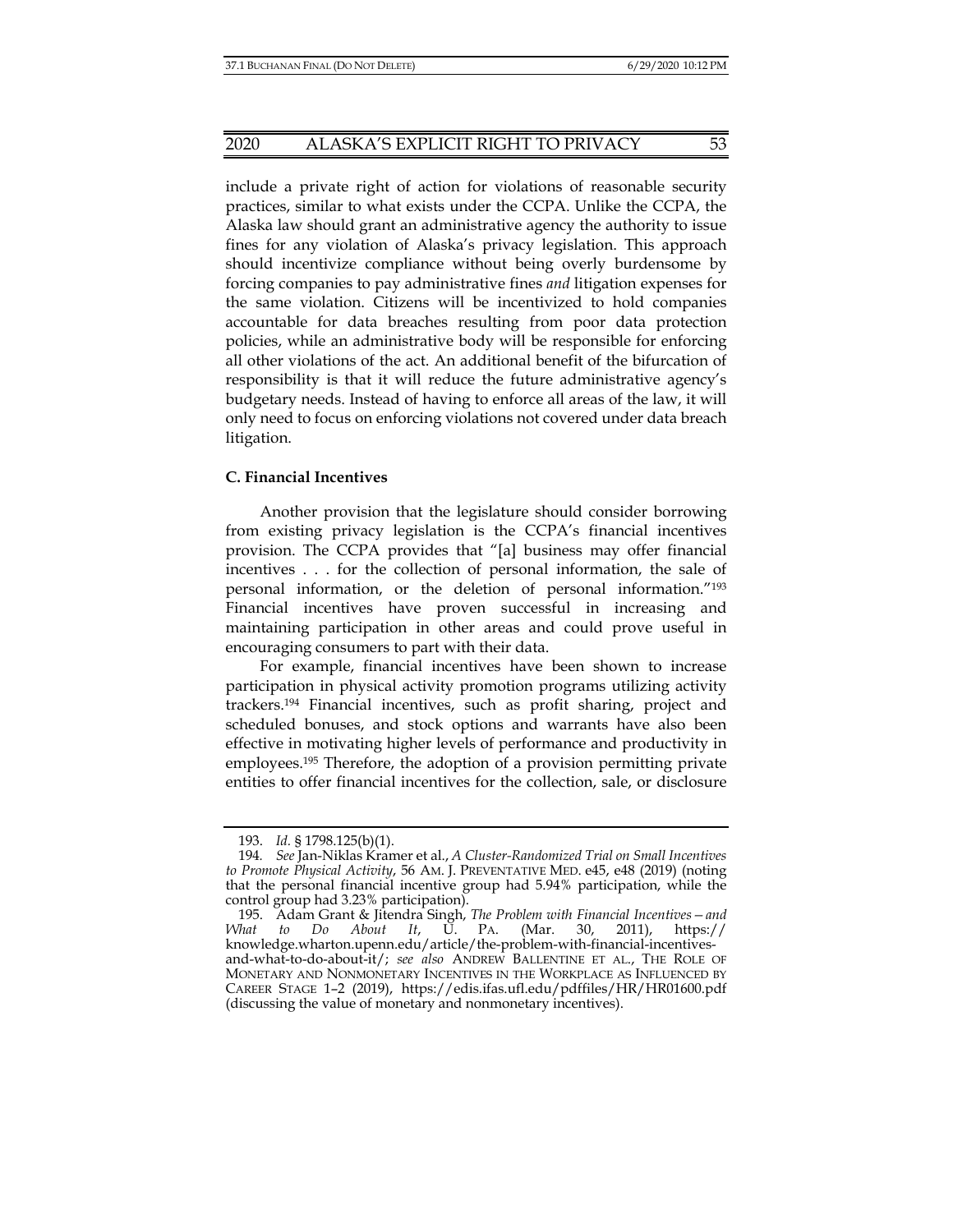of personal information could have similarly positive results of increasing voluntary participation.

#### **D. Miscellaneous Practical Considerations**

Other important aspects that should be incorporated into the legislation include practical provisions that will maximize its positive impact. The legislation should include a public policy exemption provision, a provision that encourages the designated supervisory authority to work with companies to achieve compliance, and a provision that limits the scope of the law.

The legislation should include a public policy exception that enables companies to more freely collect, use, store, and disclose information if it is necessary for research purposes, public health reasons, or for the completion of a government contract.196 Scientific research and public welfare are of vital importance to society and should be appropriately balanced with privacy concerns. Furthermore, the government has become increasingly dependent on private contractors; thus, the bill should not prevent the government from functioning properly.197 Therefore, a public policy exemption would ensure that the legislation does not unduly obstruct government operations, hinder scientific and historical research, or harm public health.

Additionally, the legislation should include a provision that encourages the designated supervisory authority to work with companies to understand and become compliant with its provisions. It should be clear that the supervisory authority's mission is not to mercilessly punish violators. Instead, the regulatory authority should understand its duty to help, guide, and inform companies about the legislation and upcoming regulatory developments, utilizing reasonable fines only as a last resort. Including this provision will make the supervisory authority's objective clear. It would also calm businesses' fear that the supervisory authority will seek only to punish violators without providing sufficient guidance.

Finally, the legislation should be limited to larger companies. The Alaska legislature should consider adopting a provision similar to that included within the CCPA that limits the scope of the CCPA. Similar to the CCPA, the Alaska law should be limited to companies that do

 <sup>196.</sup> *See, e.g.*, GDPR, *supra* note 169; CAL. CIV. CODE §§ 1798.100–1798.199 (2019).

 <sup>197.</sup> *See* Steven L. Schooner & Danieal S. Greenspahn, *Too Dependent on Contractors? Minimum Standards for Responsible Governance*, J. CONT. MGMT. 9, 10– 12 (2008) (explaining the federal government's increased reliance on contract workers).